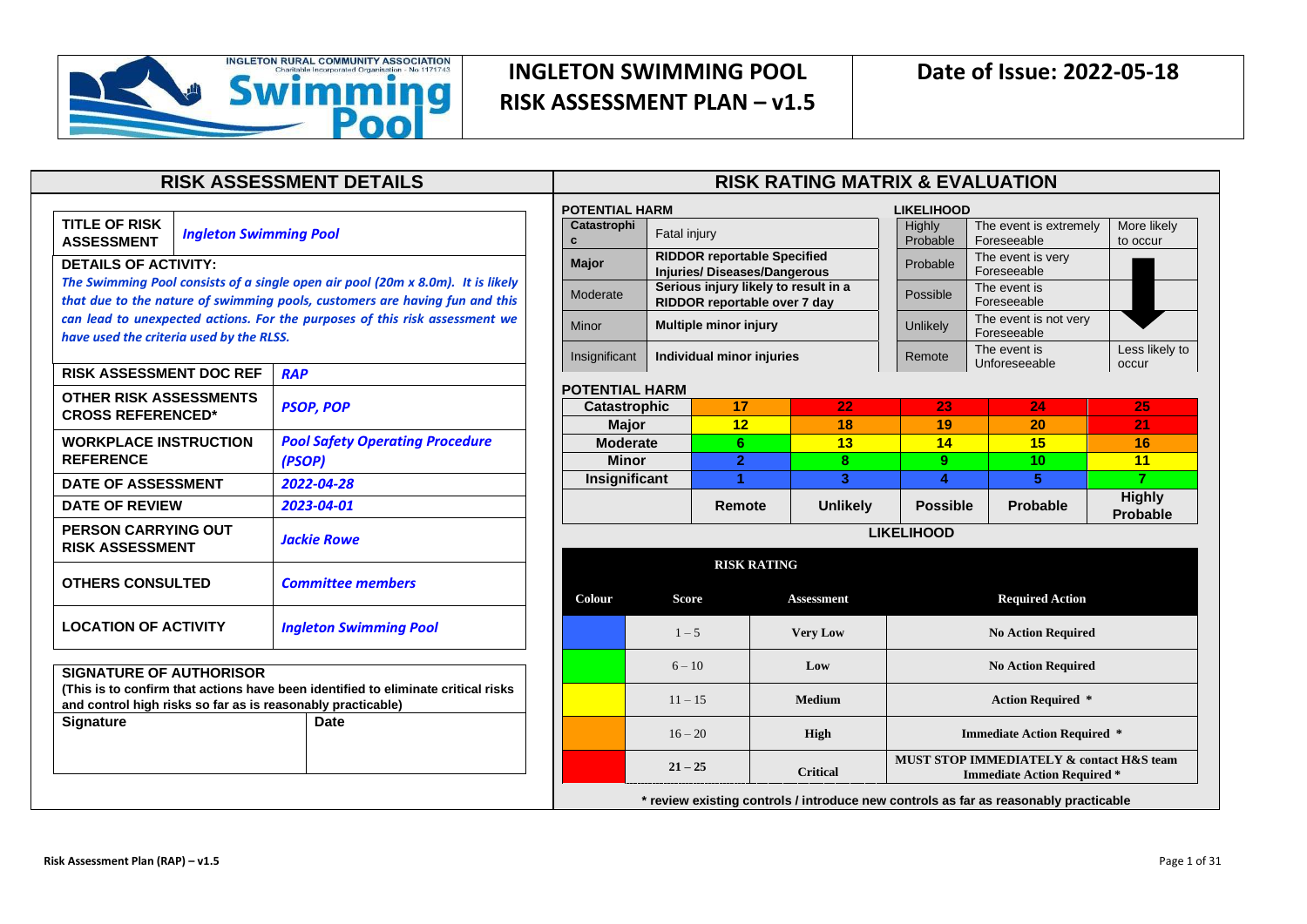

| <b>HAZARD AND</b>                                                                                                          | <b>PERSONS</b>                                                                                               | <b>EXISTING CONTROLS</b>                                                                                                                                               |                          | <b>POSSIBLE OUTCOME</b> | <b>RESIDUAL RISK</b><br><b>RATING</b>                                                                                                              |                                                                                                                                                                                                                                                                                                                                                                                                                                                                                                              | <b>RESIDUAL RISK</b><br><b>RATING</b>                                                                                               |
|----------------------------------------------------------------------------------------------------------------------------|--------------------------------------------------------------------------------------------------------------|------------------------------------------------------------------------------------------------------------------------------------------------------------------------|--------------------------|-------------------------|----------------------------------------------------------------------------------------------------------------------------------------------------|--------------------------------------------------------------------------------------------------------------------------------------------------------------------------------------------------------------------------------------------------------------------------------------------------------------------------------------------------------------------------------------------------------------------------------------------------------------------------------------------------------------|-------------------------------------------------------------------------------------------------------------------------------------|
| <b>RELATED</b><br><b>ACTIVITIES</b><br>e.g. trip, falling<br>objects, fire,<br>explosion, noise,<br>chemicals,<br>violence | <b>AT RISK</b><br>e.g.<br>employees,<br>pupils,<br>customers,<br>contractors,<br>members of<br>public, other | e.g. Guards, Workplace<br>Instructions, Training,<br>Authorised Users,<br>Competent<br>Persons, Personal<br>Protective<br>Equipment (PPE),<br><b>GIVE FULL DETAILS</b> | <b>Potential</b><br>Harm | Likelihood              | <b>AFTER</b><br><b>EXISTING</b><br><b>CONTROLS</b><br>(if 16 or more and<br>no further controls<br>practicable add to<br>the H&S Risk<br>Register) | <b>ADDITIONAL CONTROLS</b><br><b>REQUIRED?</b>                                                                                                                                                                                                                                                                                                                                                                                                                                                               | <b>AFTER</b><br><b>ADDITIONAL</b><br><b>CONTROLS</b><br>(if 16 or more add<br>to the H&S Risk<br>Register; if 21+<br>STOP ACTIVITY) |
| Risk of transmitting<br>or contracting<br>Coronavirus                                                                      | Customers and<br>staff                                                                                       | The Pool did not open<br>during the 2020 season due<br>to the Coronavirus<br>epidemic.                                                                                 | Major                    | Probable                | 16                                                                                                                                                 | For the 2021 season a separate<br>Covid-19 Risk Assessment has been<br>prepared in accordance with<br>relevant guidance. The Covid-19<br>Risk Assessment is to be considered<br>as an addendum to the Normal<br>Operating Procedure and will<br>remain in force from the start of<br>the 2021 season until a decision is<br>made in writing by the<br>Management Committee that the<br>additional guidance is either no<br>longer required or has been<br>incorporated into the NOP as<br>standard practice. | 15                                                                                                                                  |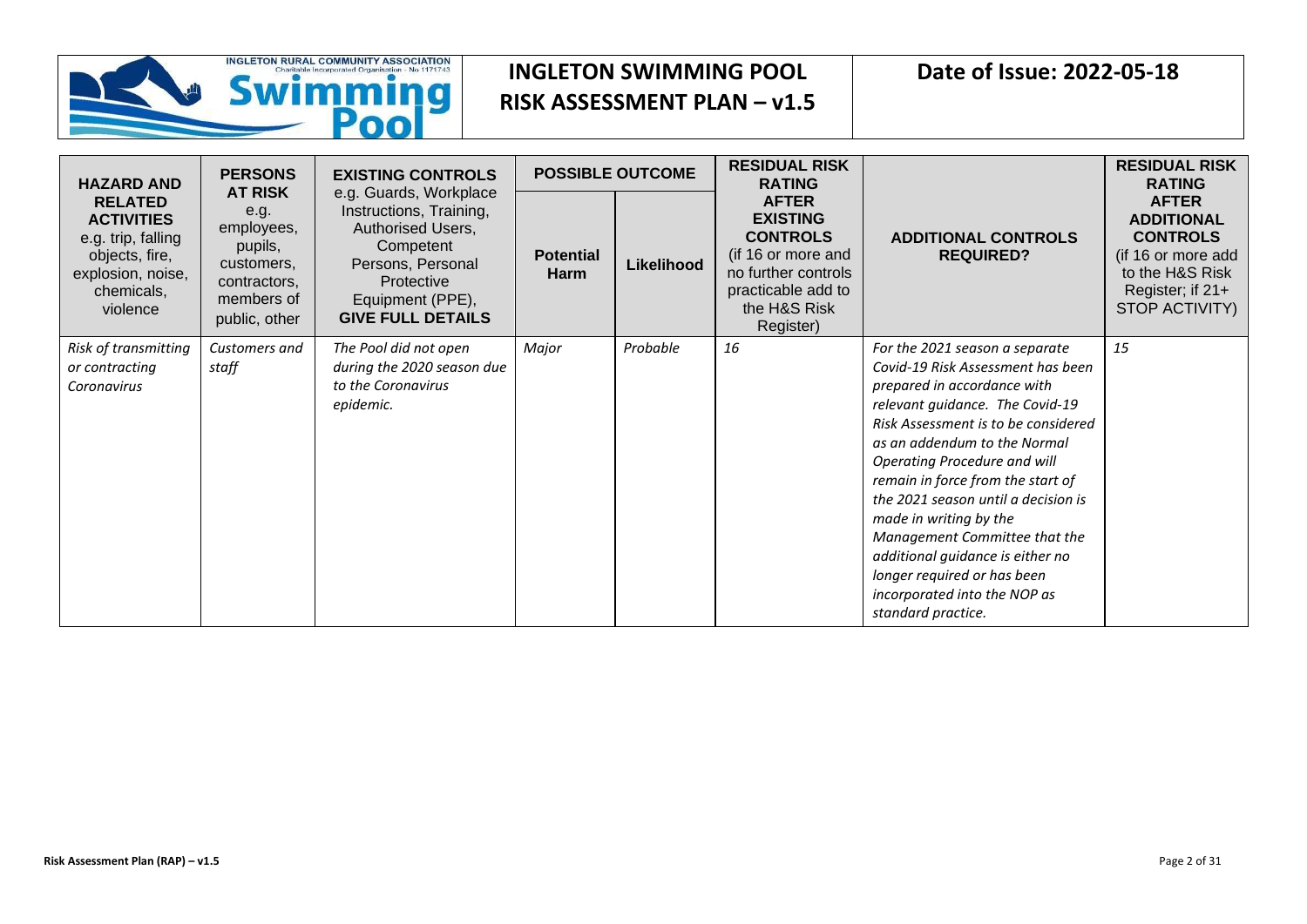

| Drowning - General                        | Customers and | Only NPLQ Lifeguards                                             | Major | Possible | 19 | Purchase of a PXB board has been                                                                        | 19 |
|-------------------------------------------|---------------|------------------------------------------------------------------|-------|----------|----|---------------------------------------------------------------------------------------------------------|----|
| <b>Public Session and</b>                 | Staff         | (or equivalent) are used                                         |       |          |    | considered (which can be                                                                                |    |
| Private Hire:                             |               | by the Swimming Pool.                                            |       |          |    | potentially be used by 1 lifeguard                                                                      |    |
|                                           |               | Lifeguards are in                                                |       |          |    | only). However, discussion with an                                                                      |    |
| Customers may                             |               | attendance at every                                              |       |          |    | RLSS advisor (15.05.2018)                                                                               |    |
| become                                    |               | <b>General Public Session</b>                                    |       |          |    | confirmed as our pool is freeboard                                                                      |    |
| unconscious or<br>cannot swim<br>properly |               | Lifeguards are in<br>attendance at every<br>Private Hire session |       |          |    | and not deckside use the PXB board<br>in our setting would require 2<br>lifeguards plus another trained |    |
| Pool Staff as the<br>result of a rescue   |               | Pool depth and safety<br>signs are displayed                     |       |          |    | member of staff. Review of our<br>Accident Book does not identify a<br>significant risk of an incident  |    |
|                                           |               | Life Saving Equipment<br>available at the pool<br>side           |       |          |    | occurring where a PXB board would<br>be needed.                                                         |    |
|                                           |               | A portable defibrillator                                         |       |          |    |                                                                                                         |    |
|                                           |               | is available at the pool                                         |       |          |    |                                                                                                         |    |
|                                           |               | side when the pool is                                            |       |          |    |                                                                                                         |    |
|                                           |               | open. Lifeguards and                                             |       |          |    |                                                                                                         |    |
|                                           |               | pool supervisor staff are                                        |       |          |    |                                                                                                         |    |
|                                           |               | trained in its use.                                              |       |          |    |                                                                                                         |    |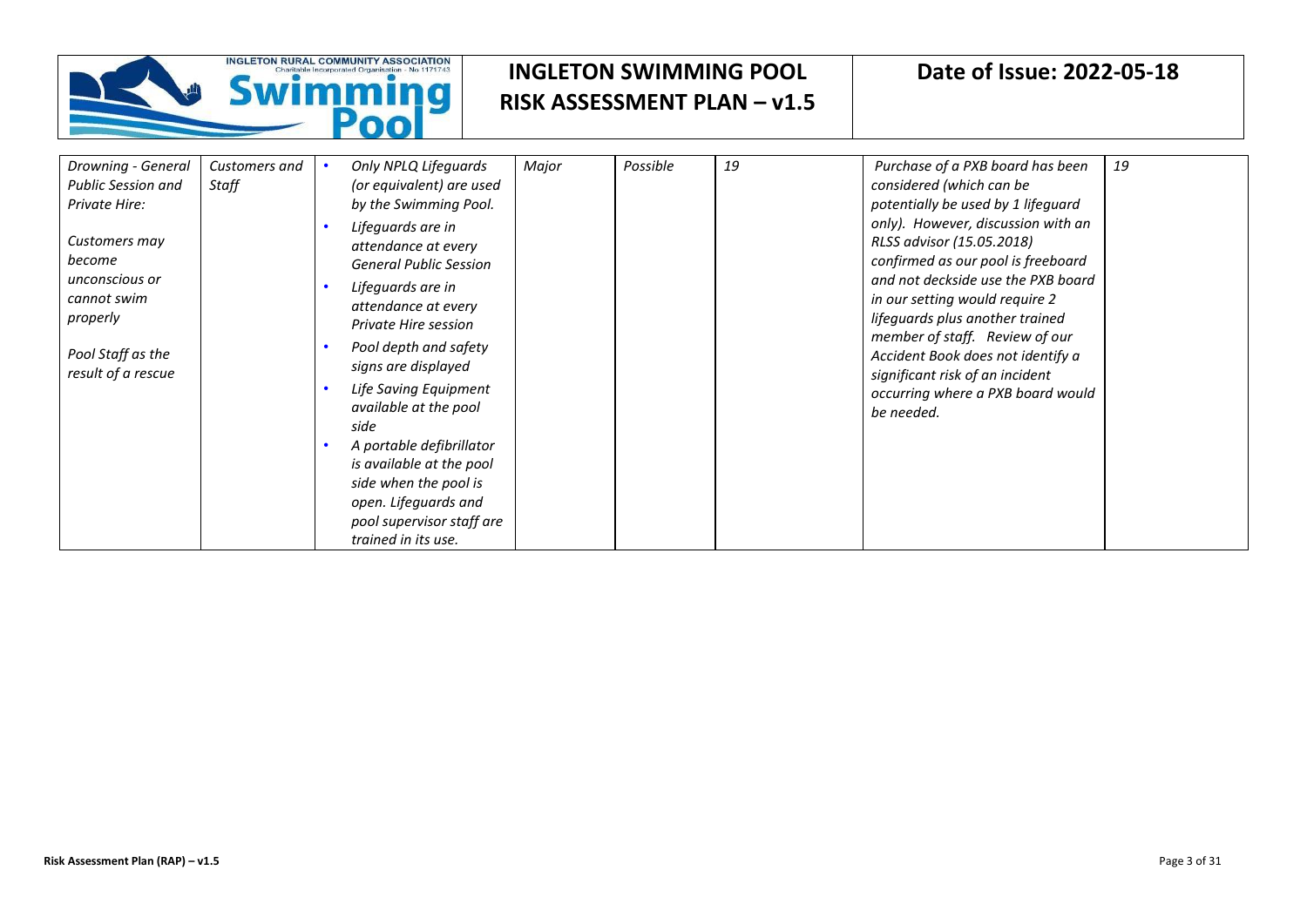

| <b>HAZARD AND</b>                                                                                                   |                                  |                                                                                                                                                                                                                                                                                                                                                                                                                                                                                                                                                                                                                                                                                                                                                                                   |                          | <b>POSSIBLE OUTCOME</b> | <b>RESIDUAL RISK</b><br><b>RATING</b>              |                                                                                                                                                                                                                                                                                                                                                                                                                                                                                                                                                                                                                                                                                                                                                                                                                                                                                                                                                                  | <b>RESIDUAL RISK</b><br><b>RATING</b>                |
|---------------------------------------------------------------------------------------------------------------------|----------------------------------|-----------------------------------------------------------------------------------------------------------------------------------------------------------------------------------------------------------------------------------------------------------------------------------------------------------------------------------------------------------------------------------------------------------------------------------------------------------------------------------------------------------------------------------------------------------------------------------------------------------------------------------------------------------------------------------------------------------------------------------------------------------------------------------|--------------------------|-------------------------|----------------------------------------------------|------------------------------------------------------------------------------------------------------------------------------------------------------------------------------------------------------------------------------------------------------------------------------------------------------------------------------------------------------------------------------------------------------------------------------------------------------------------------------------------------------------------------------------------------------------------------------------------------------------------------------------------------------------------------------------------------------------------------------------------------------------------------------------------------------------------------------------------------------------------------------------------------------------------------------------------------------------------|------------------------------------------------------|
| <b>RELATED</b><br><b>ACTIVITIES</b>                                                                                 | <b>PERSONS</b><br><b>AT RISK</b> | <b>EXISTING CONTROLS</b>                                                                                                                                                                                                                                                                                                                                                                                                                                                                                                                                                                                                                                                                                                                                                          | <b>Potential</b><br>Harm | Likelihood              | <b>AFTER</b><br><b>EXISTING</b><br><b>CONTROLS</b> | <b>ADDITIONAL CONTROLS</b><br><b>REQUIRED?</b>                                                                                                                                                                                                                                                                                                                                                                                                                                                                                                                                                                                                                                                                                                                                                                                                                                                                                                                   | <b>AFTER</b><br><b>ADDITIONAL</b><br><b>CONTROLS</b> |
| Drowning - Adult<br><b>Member Sessions:</b><br>Customers may<br>become<br>unconscious or<br>cannot swim<br>properly | Customers                        | No Lifeguard in attendance<br>at Adult Member Sessions.<br>Adult Members must have<br>a competent swimming<br>capability and are advised<br>when signing in for each<br>session that no Lifeguard is<br>present at these sessions.<br>The number of bathers<br>$\bullet$<br>very rarely exceeds $8-10$<br>and they are engaged in<br>lane format swimming.<br>Bathers are more aware of<br>what is happening around<br>them as a result of such<br>few<br>numbers can respond<br>quickly if help is required.<br>Section 112 ("Precautions<br>where constant poolside<br>supervision is not<br>provided") of HSG 179 (4th<br>Edition 2018) applies and<br>recommends a<br>combination of control<br>measures to reduce risk to<br>pool users as far as<br>reasonably practicable. | Major                    | Possible                | 19                                                 | Purchase of a PXB board has been<br>considered but following<br>discussion with an RLSS advisor it<br>has been established it would not<br>be appropriate in our setting. See<br>notes in preceding section.<br>Consideration of the HSG 179<br>requirements is set out below.<br><b>FOR THE 2021 SEASON IT HAS</b><br><b>BEEN DECIDED TO RUN MEMBER</b><br><b>SESSIONS WITH A LIFEGUARD</b><br><b>PRESENT WHEREVER POSSIBLE.</b><br>With regard the recommended<br>control measures in Section 112 of<br>HSG 179, in addition to the<br>notices displayed at the pay kiosk<br>and in the changing rooms<br>advising there is no lifeguard<br>present during Adult Member<br>sessions, an A- Board sign<br>displaying this information will be<br>purchased to put out on the<br>poolside during these sessions<br>from the start of the 2020 season.<br>Ingleton Pool does not have any<br>technology or drowning detection<br>systems in place. This would not | 19                                                   |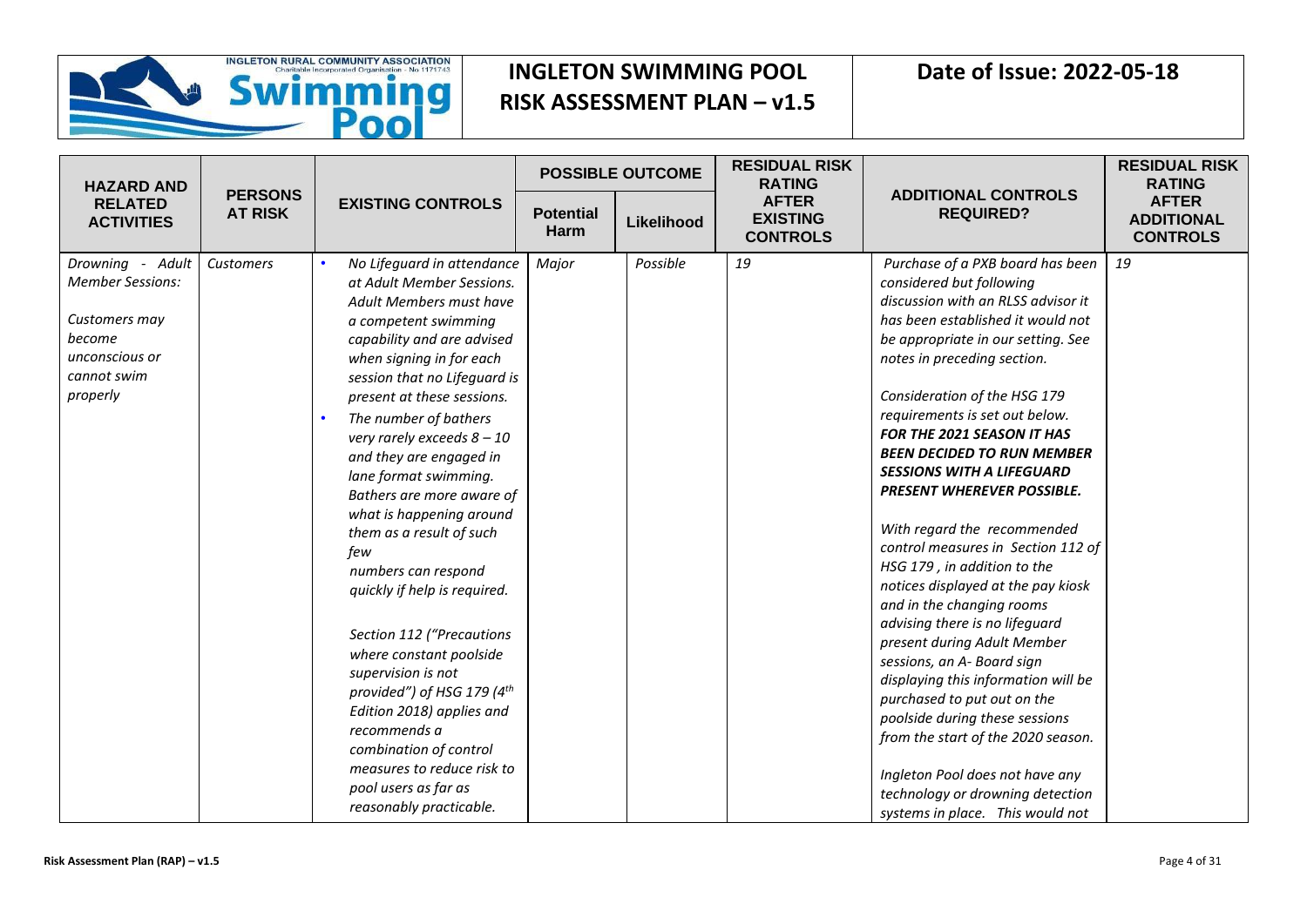

|                         | be financially viable for a small     |
|-------------------------|---------------------------------------|
| The following measures  | community pool operating just 3       |
| are currently in place- | months of the year. Moreover, the     |
| Poolside                | pool is relatively small (20m x 8m),  |
| supervision is          | rectangular in shape and the          |
| provided in             | whole of the pool can easily be       |
| specified               | seen from any position on the         |
| circumstances/at        | poolside and from the pool office     |
| specified times         | window which directly overlooks       |
| (YES- only the          | the pool. Taking into account the     |
| specified Adult         | small number of swimmers using        |
| <b>Member sessions</b>  | the pool during these sessions        |
| are operated            | also, the level of risk associated    |
| without lifeguard       | with the Adult Member sessions is     |
| supervision; all        | not considered sufficient to justify  |
| other sessions          | the use technology and drowning       |
| operate with at         | detection systems.                    |
| least one               |                                       |
| lifeguard)              | With regard to Section 115 of HSG     |
| Signs in the pool       | 179, there is no CCTV system          |
| area showing            | installed to monitor pool use.        |
| depth of water          | Due to the clear visibility of the    |
| (YES)                   | pool within the premises, its small   |
| Poolside checks         | size and the low number of            |
| at agreed               | swimmers using the pool, and the      |
| intervals (YES -        | fact there is never any lone          |
| during these            | swimmer on the premises, the          |
| sessions the pool       | level of risk associated with the     |
| office is manned        | Adult Member sessions is not          |
| by a volunteer          | considered sufficient to justify the  |
| member of staff.        | installation of CCTV specifically for |
| There is window         | the purpose of monitoring pool        |
| overlooking the         | use.                                  |
| pool which              |                                       |
|                         |                                       |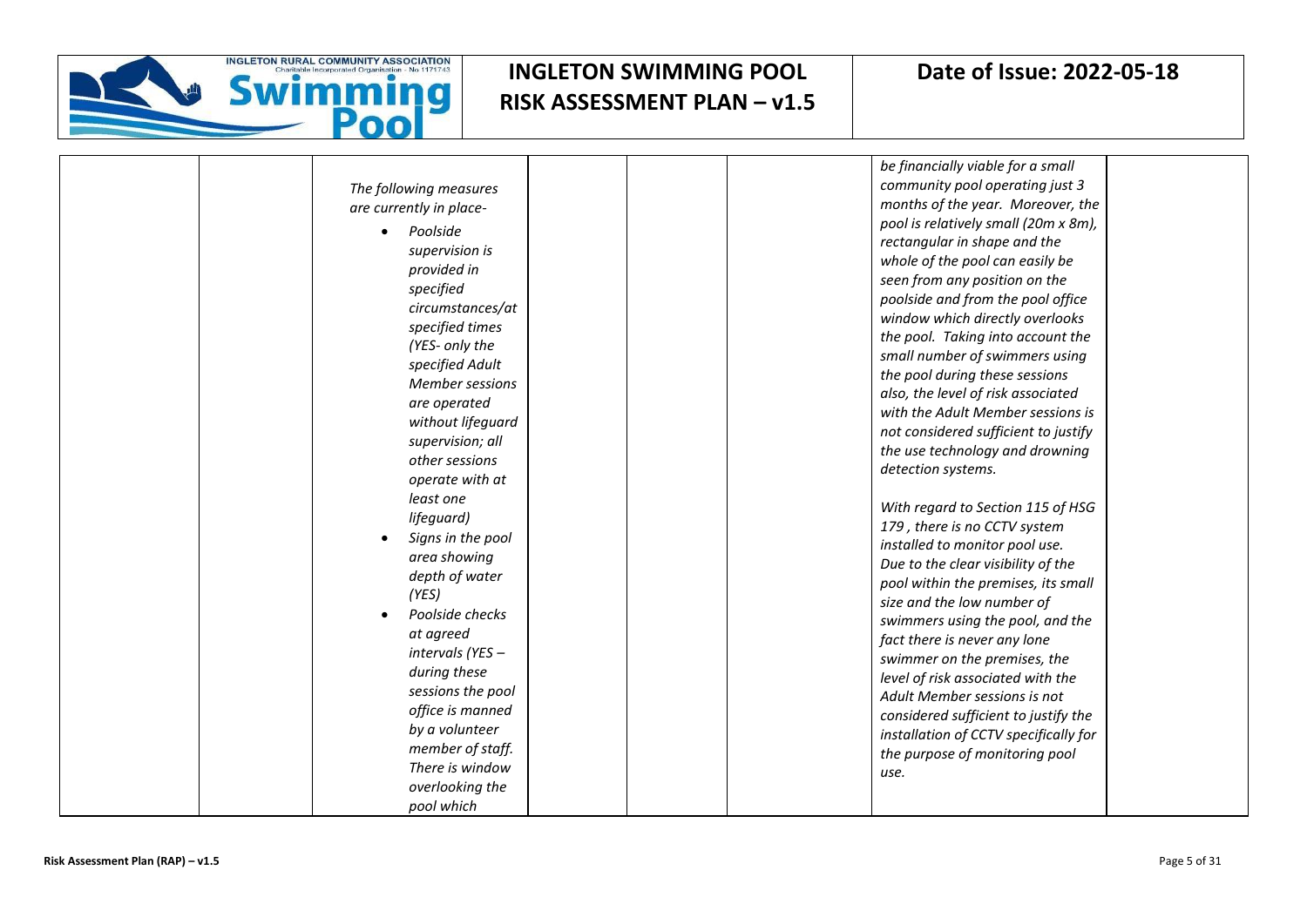

|  | provides a clear             |  |  |  |
|--|------------------------------|--|--|--|
|  | view of the whole            |  |  |  |
|  | of the pool and              |  |  |  |
|  | poolside area)               |  |  |  |
|  | Suitable rescue<br>$\bullet$ |  |  |  |
|  | equipment is                 |  |  |  |
|  | available by the             |  |  |  |
|  | poolside (YES -              |  |  |  |
|  | there is a pole              |  |  |  |
|  | available and the            |  |  |  |
|  | throw bags used              |  |  |  |
|  | by the lifeguards            |  |  |  |
|  | during Public                |  |  |  |
|  | Sessions are left            |  |  |  |
|  | on the poolside              |  |  |  |
|  | during these                 |  |  |  |
|  | sessions)                    |  |  |  |
|  | Emergency<br>$\bullet$       |  |  |  |
|  | contact                      |  |  |  |
|  | arrangements                 |  |  |  |
|  | (YES - the pool              |  |  |  |
|  | office is manned             |  |  |  |
|  | during these                 |  |  |  |
|  | sessions where               |  |  |  |
|  | there is a landline          |  |  |  |
|  | telephone and                |  |  |  |
|  | emergency                    |  |  |  |
|  | contact details              |  |  |  |
|  | displayed)                   |  |  |  |
|  | Signs at the<br>$\bullet$    |  |  |  |
|  | entrance, in the             |  |  |  |
|  | changing rooms               |  |  |  |
|  | and pool area                |  |  |  |
|  | indicating that              |  |  |  |
|  | the pool is not              |  |  |  |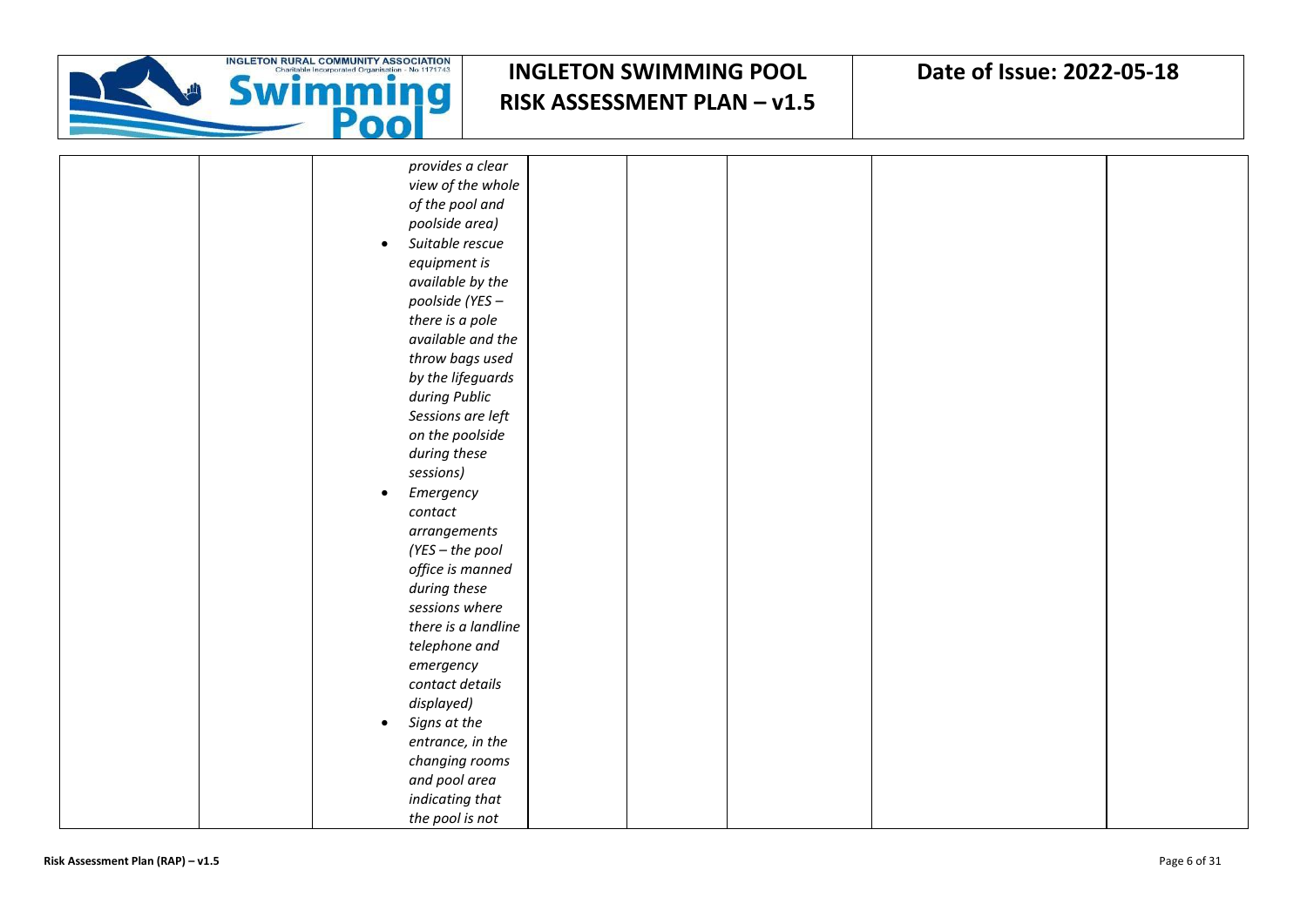

| staffed and              |  |  |
|--------------------------|--|--|
| drawing                  |  |  |
| attention to             |  |  |
| simple rules of          |  |  |
| use and health           |  |  |
| and safety (YES $-$      |  |  |
| there are signs at       |  |  |
| the pool entrance        |  |  |
| and in the               |  |  |
| changing rooms           |  |  |
| advising of pool         |  |  |
| rules; there are         |  |  |
| signs at the pay         |  |  |
| kiosk/pool office        |  |  |
| and also in both         |  |  |
| changing rooms           |  |  |
| advising there is        |  |  |
| no lifeguard o           |  |  |
| duty during the          |  |  |
| <b>Adult Member</b>      |  |  |
| session and              |  |  |
| swimmers                 |  |  |
| participate at           |  |  |
| their own risk.)         |  |  |
| Control and<br>$\bullet$ |  |  |
| monitoring of the        |  |  |
| number of people         |  |  |
| allowed to use           |  |  |
| the pool at any          |  |  |
| one time (YES -          |  |  |
| the number of            |  |  |
| swimmers at any          |  |  |
| one time rarely          |  |  |
| exceeds 8-10)            |  |  |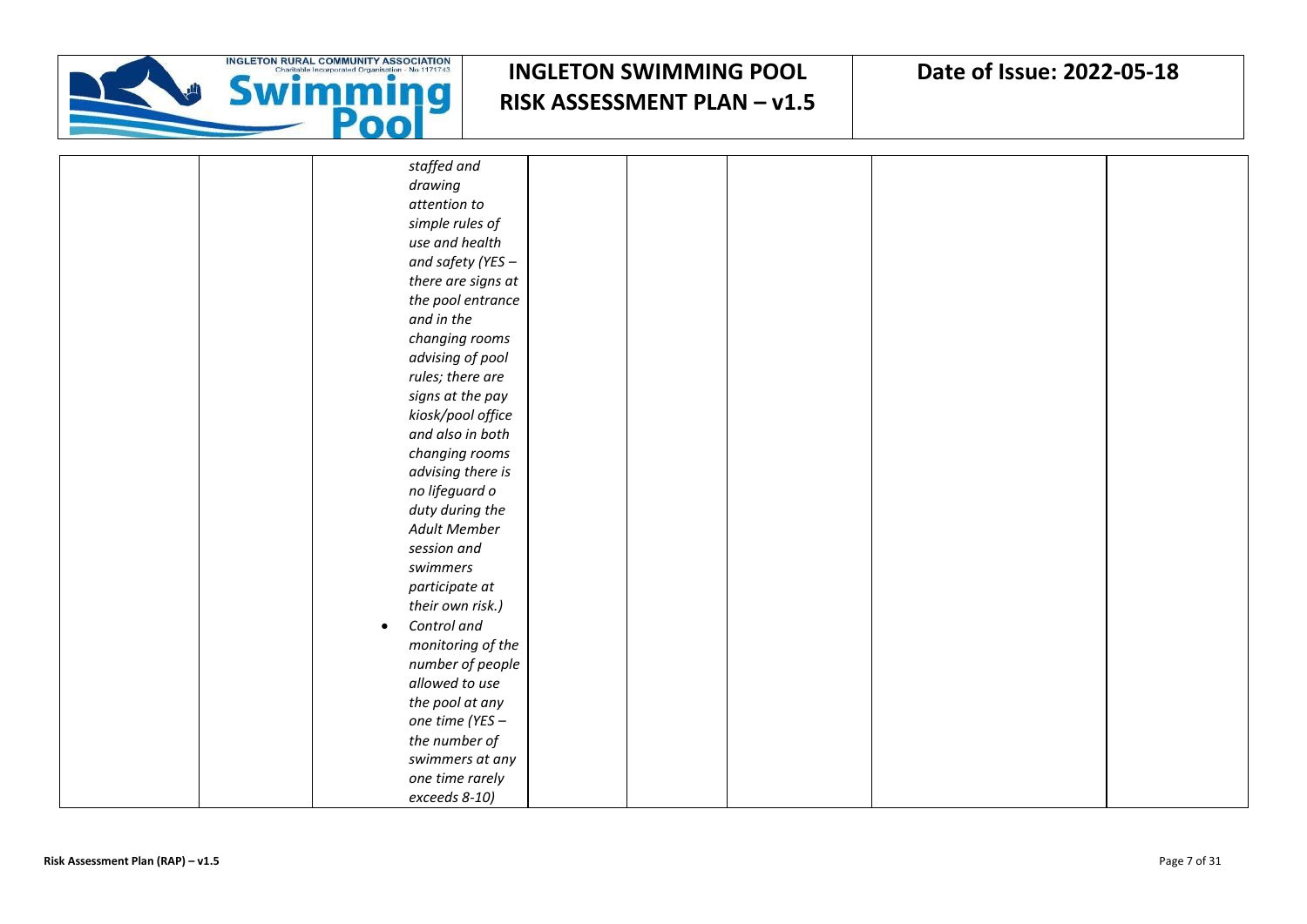

| Control of lone<br>$\bullet$ |  |
|------------------------------|--|
| swimmers (YES -              |  |
| it is extremely              |  |
| rare there would             |  |
| be fewer than 2              |  |
| swimmers in the              |  |
| pool at any one              |  |
| time - perhaps               |  |
| only at the very             |  |
| start or end of a            |  |
| session whilst               |  |
| other people are             |  |
| still                        |  |
| arriving/leaving             |  |
| the session There            |  |
| would never be a             |  |
| lone swimmer on              |  |
| the premises                 |  |
| unattended as                |  |
| there would be a             |  |
| volunteer                    |  |
| member of staff              |  |
| in the pool office           |  |
| which has a clear            |  |
| view of the whole            |  |
| pool and poolside            |  |
| area. Also during            |  |
| the early morning            |  |
| and evening                  |  |
| sessions there is            |  |
| usually a                    |  |
| cleaner/caretaker            |  |
| present on the               |  |
| poolside).                   |  |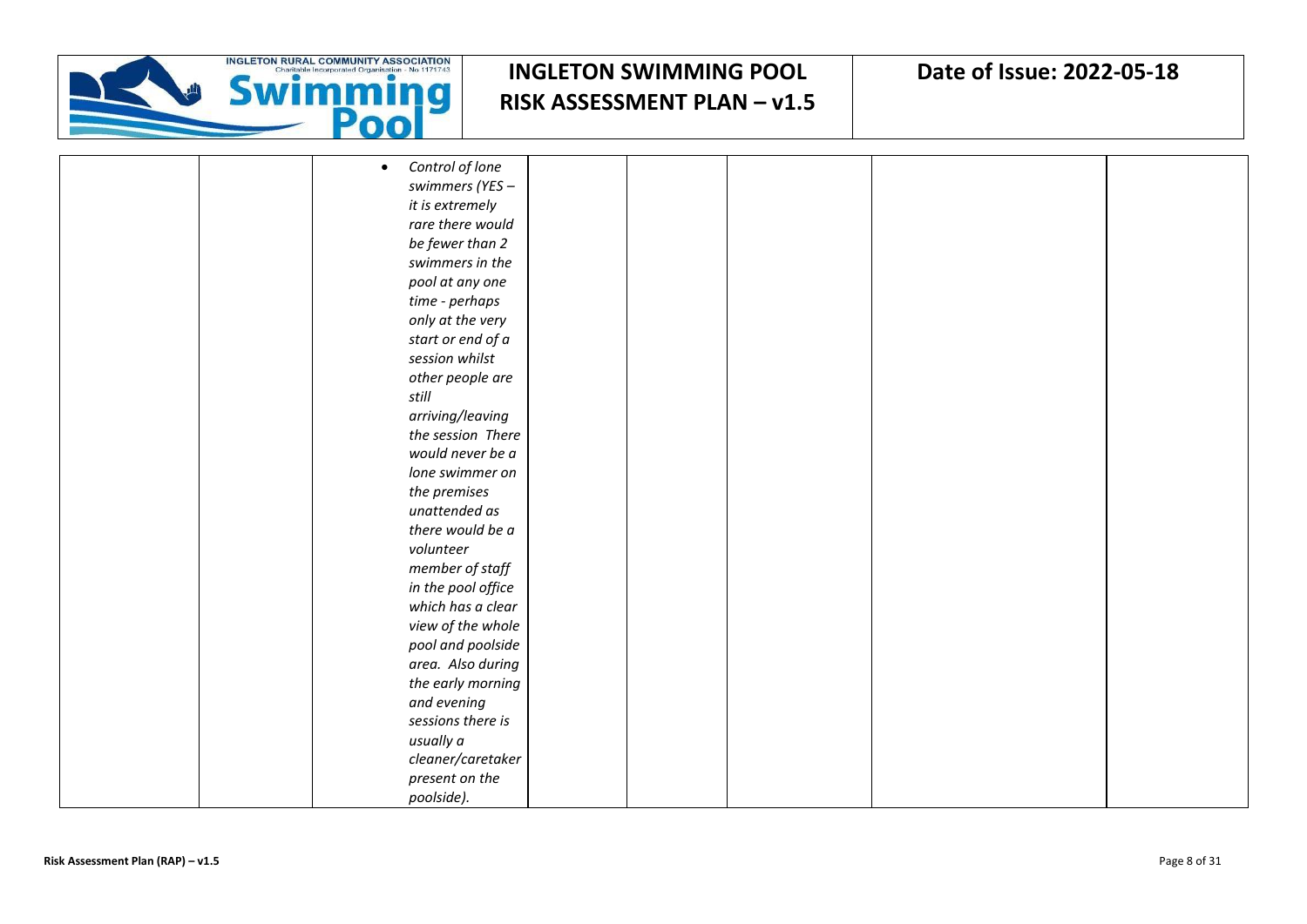

|  | Avoiding steep<br>$\bullet$      |  |  |  |
|--|----------------------------------|--|--|--|
|  | gradients that                   |  |  |  |
|  | may take pool                    |  |  |  |
|  | swimmers                         |  |  |  |
|  | unawares (YES -                  |  |  |  |
|  | there are no                     |  |  |  |
|  | steep gradients                  |  |  |  |
|  | at the pool)                     |  |  |  |
|  |                                  |  |  |  |
|  | Section 113 of HSG179 refers to  |  |  |  |
|  | safe systems of working to       |  |  |  |
|  | identify a person in difficulty  |  |  |  |
|  | and ensure a rescue can be       |  |  |  |
|  | performed. The Adult Member      |  |  |  |
|  | sessions are used only be        |  |  |  |
|  | competent, adult swimmers,       |  |  |  |
|  | swimming in lane format only.    |  |  |  |
|  | There are rarely more than $8-$  |  |  |  |
|  | 10 people using the pool at any  |  |  |  |
|  | one time during these sessions.  |  |  |  |
|  | The pool is relatively small (8m |  |  |  |
|  |                                  |  |  |  |
|  | x 20m) and rectangular in        |  |  |  |
|  | shape. Swimmers are aware of     |  |  |  |
|  | each other's activity when       |  |  |  |
|  | using the pool during these      |  |  |  |
|  | sessions. If a swimmer was in    |  |  |  |
|  | distress if would be             |  |  |  |
|  | immediately apparent to other    |  |  |  |
|  | users in the pool. There is      |  |  |  |
|  | rescue equipment (throw bags     |  |  |  |
|  | and a pole) available on the     |  |  |  |
|  | poolside during these sessions.  |  |  |  |
|  |                                  |  |  |  |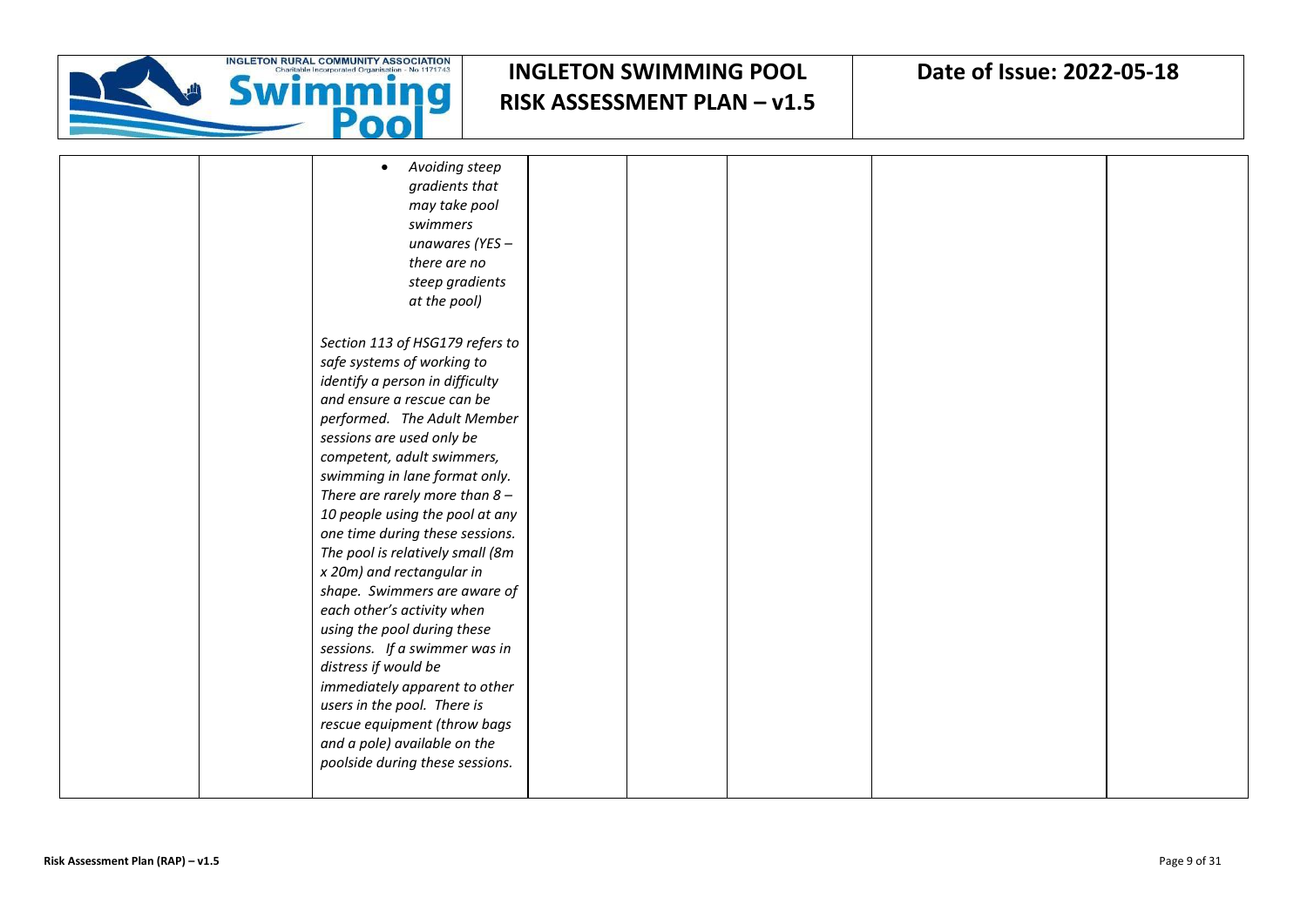

|  | During these sessions the pool                                |  |  |  |
|--|---------------------------------------------------------------|--|--|--|
|  | office is manned by a volunteer                               |  |  |  |
|  | member of staff. There is a                                   |  |  |  |
|  | clear view of the whole pool                                  |  |  |  |
|  | area and poolside from the                                    |  |  |  |
|  | pool office window overlooking                                |  |  |  |
|  | the pool. In the office is a                                  |  |  |  |
|  | telephone landline with                                       |  |  |  |
|  | emergency contact details                                     |  |  |  |
|  | clearly on display. Emergency                                 |  |  |  |
|  | services can be contacted                                     |  |  |  |
|  | without delay; within the                                     |  |  |  |
|  | village there is an ambulance                                 |  |  |  |
|  | station, doctor's surgery and                                 |  |  |  |
|  | police stations. There is a First                             |  |  |  |
|  | Aid Kit in the pool office.                                   |  |  |  |
|  |                                                               |  |  |  |
|  |                                                               |  |  |  |
|  | There is a portable defibrillator<br>at the pool which can be |  |  |  |
|  | accessed during Adult Member                                  |  |  |  |
|  | sessions as well as in the Public                             |  |  |  |
|  |                                                               |  |  |  |
|  | Sessions.                                                     |  |  |  |
|  |                                                               |  |  |  |
|  |                                                               |  |  |  |
|  |                                                               |  |  |  |
|  |                                                               |  |  |  |
|  |                                                               |  |  |  |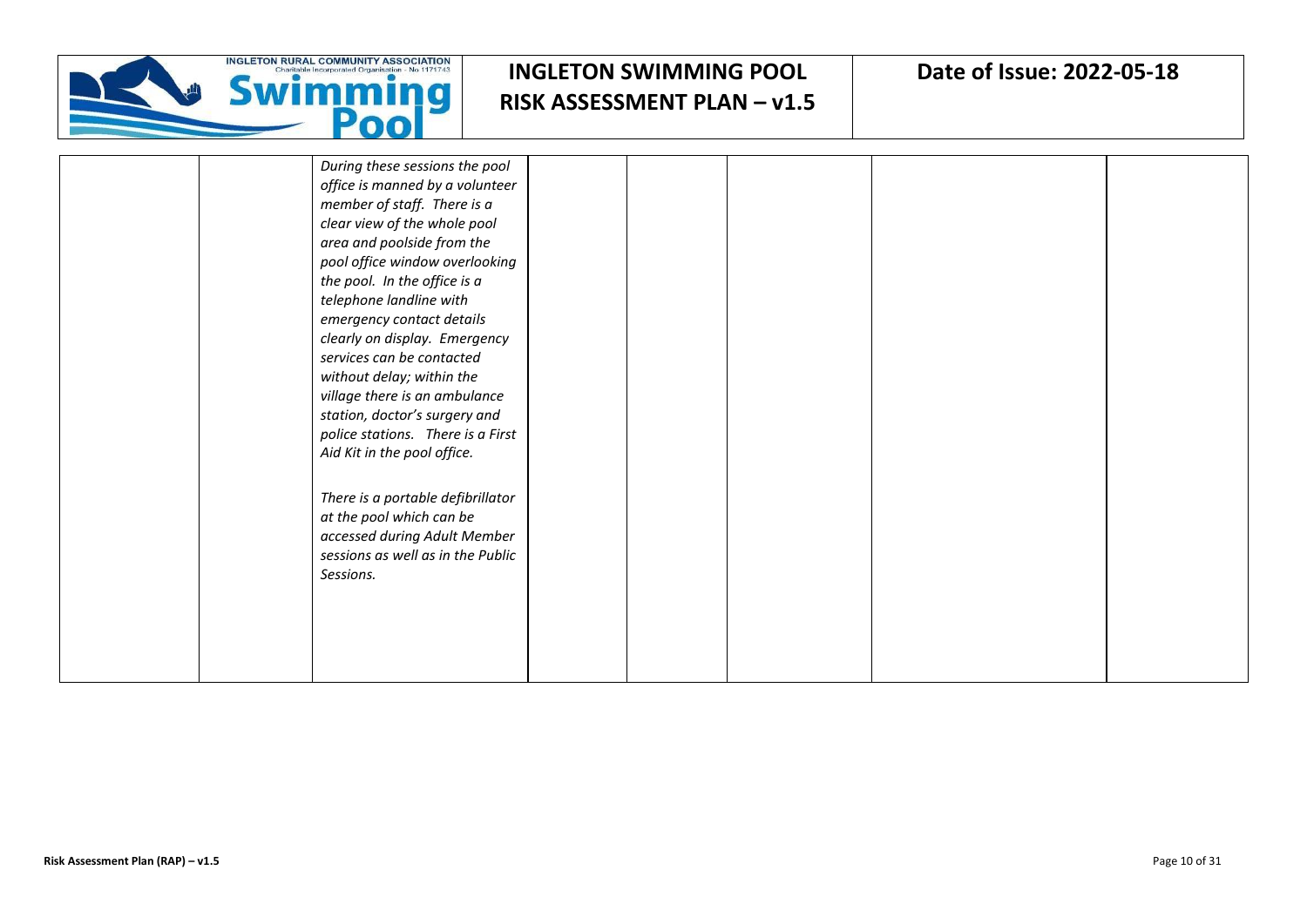

| <b>HAZARD AND</b>                                                                                                                                             |                        | <b>PERSONS</b><br><b>EXISTING CONTROLS</b><br><b>AT RISK</b>                                                                                                                                                                                                                                                                                                              |                          | <b>POSSIBLE OUTCOME</b> | <b>RESIDUAL RISK</b><br><b>RATING</b>              |                                                | <b>RESIDUAL RISK</b><br><b>RATING</b>                |
|---------------------------------------------------------------------------------------------------------------------------------------------------------------|------------------------|---------------------------------------------------------------------------------------------------------------------------------------------------------------------------------------------------------------------------------------------------------------------------------------------------------------------------------------------------------------------------|--------------------------|-------------------------|----------------------------------------------------|------------------------------------------------|------------------------------------------------------|
| <b>RELATED</b><br><b>ACTIVITIES</b>                                                                                                                           |                        |                                                                                                                                                                                                                                                                                                                                                                           | <b>Potential</b><br>Harm | Likelihood              | <b>AFTER</b><br><b>EXISTING</b><br><b>CONTROLS</b> | <b>ADDITIONAL CONTROLS</b><br><b>REQUIRED?</b> | <b>AFTER</b><br><b>ADDITIONAL</b><br><b>CONTROLS</b> |
| External<br>Distraction:<br>Staff can be<br>distracted by what<br>is going on around<br>them and they may<br>miss an incident in<br>the pool                  | Customers and<br>Staff | Only NPLQ Lifeguards<br>(or equivalent) are used<br>by the Swimming Pool.<br>Lifeguards patrol<br>poolside to help reduce<br>the likelihood of being<br>distracted.<br>Lifeguards must not<br>allow themselves to be<br>distracted at all by<br>colleagues or members<br>of the public<br>Professional<br>conversations as listed<br>in the NOP (less than 20<br>seconds) | Moderate                 | Possible                | 14                                                 |                                                | 14                                                   |
| Solar<br>glare/reflection:<br>Because we are an<br>outdoor pool glare<br>and reflection<br>prevents the<br>Lifeguard from<br>watching the pool<br>effectively | Customers and<br>Staff | <b>Only NPLQ Lifeguards</b><br>(or equivalent) are used<br>by the Swimming Pool.<br>Lifeguards patrol<br>poolside to help reduce<br>the likelihood of<br>glare/reflection. They<br>are experienced and<br>know the best<br>observation positions for<br>the weather conditions.                                                                                           | Moderate                 | Possible                | 14                                                 |                                                | 14                                                   |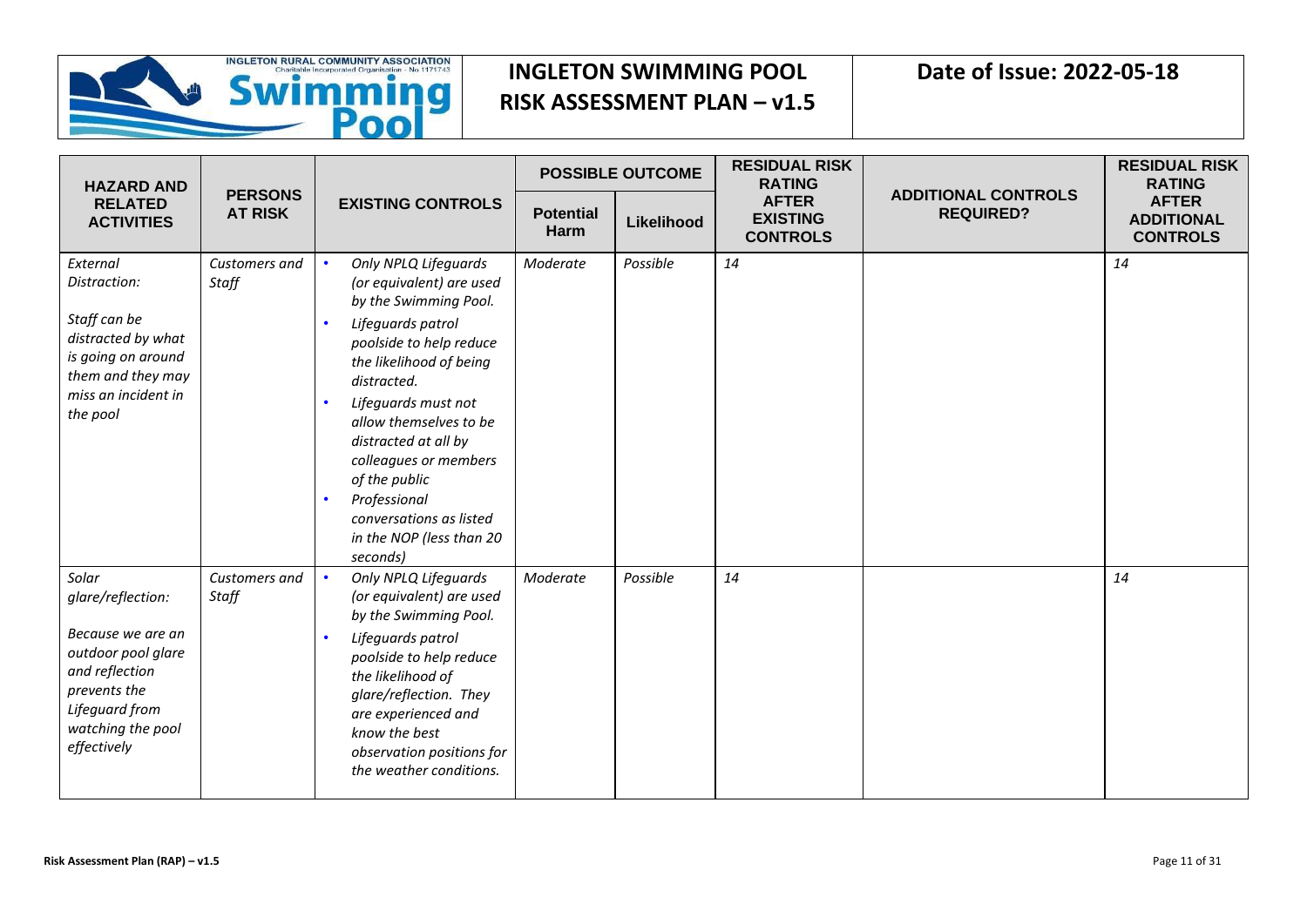

| <b>HAZARD AND</b>                                                                                                                                                |                                  | <b>EXISTING CONTROLS</b>                                                                                                                                                                                                                                                                                                                                                                                                                                                                                                                              |                                 | <b>POSSIBLE OUTCOME</b> | <b>RESIDUAL RISK</b><br><b>RATING</b>              | <b>ADDITIONAL CONTROLS</b><br><b>REQUIRED?</b> | <b>RESIDUAL RISK</b><br><b>RATING</b>                |
|------------------------------------------------------------------------------------------------------------------------------------------------------------------|----------------------------------|-------------------------------------------------------------------------------------------------------------------------------------------------------------------------------------------------------------------------------------------------------------------------------------------------------------------------------------------------------------------------------------------------------------------------------------------------------------------------------------------------------------------------------------------------------|---------------------------------|-------------------------|----------------------------------------------------|------------------------------------------------|------------------------------------------------------|
| <b>RELATED</b><br><b>ACTIVITIES</b>                                                                                                                              | <b>PERSONS</b><br><b>AT RISK</b> |                                                                                                                                                                                                                                                                                                                                                                                                                                                                                                                                                       | <b>Potential</b><br><b>Harm</b> | Likelihood              | <b>AFTER</b><br><b>EXISTING</b><br><b>CONTROLS</b> |                                                | <b>AFTER</b><br><b>ADDITIONAL</b><br><b>CONTROLS</b> |
| Unauthorised<br>Access:<br>Members of the<br>general public<br>gaining illegal<br>access to the<br>swimming pool<br>area outside of<br>normal operating<br>hours | <b>General Public</b>            | The pool is surrounded<br>by a high fence which is<br>regularly checked and<br>maintained. The fence is<br>fit for purpose.<br>An Emergency Gate<br>within the pool outer<br>fence is kept locked. A<br>key is available via an<br>Emergency Key Box.<br>The only other entrance<br>to the pool is by the Pool<br>Kiosk and is locked when<br>the pool is not in use.<br>All building are locked<br>when the pool is closed.<br>The pool covers is<br>deployed overnight<br>during the open season.<br>CCTV is in operation to<br>cover out of hours. | Moderate                        | Possible                | 14                                                 |                                                | 14                                                   |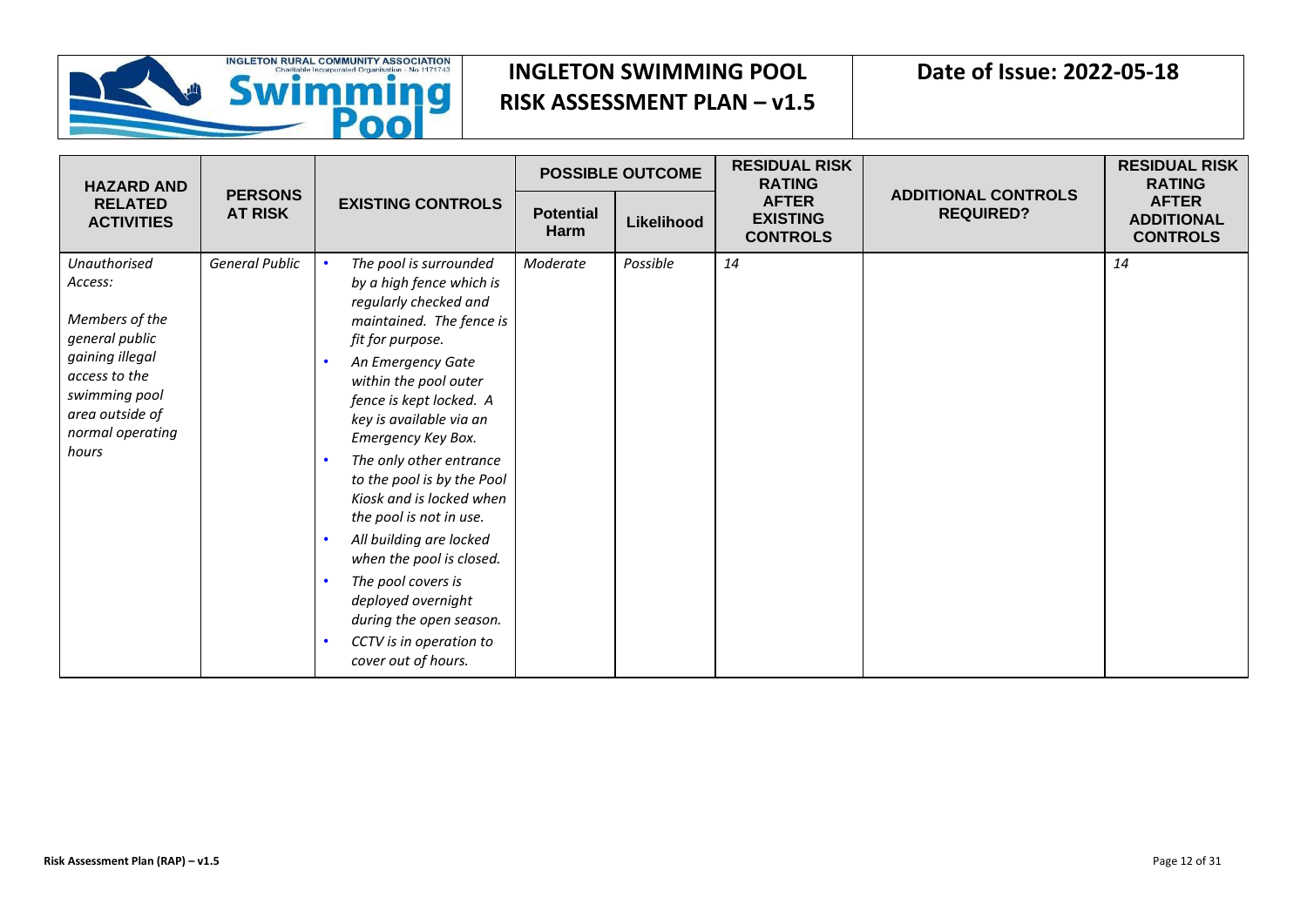

| <b>HAZARD AND</b>                                                                                                                                           |                                  | <b>EXISTING CONTROLS</b>                                                                                                                                                                                                                                                                                              |                                 | <b>POSSIBLE OUTCOME</b> | <b>RESIDUAL RISK</b><br><b>RATING</b>              |                                                | <b>RESIDUAL RISK</b><br><b>RATING</b>                |
|-------------------------------------------------------------------------------------------------------------------------------------------------------------|----------------------------------|-----------------------------------------------------------------------------------------------------------------------------------------------------------------------------------------------------------------------------------------------------------------------------------------------------------------------|---------------------------------|-------------------------|----------------------------------------------------|------------------------------------------------|------------------------------------------------------|
| <b>RELATED</b><br><b>ACTIVITIES</b>                                                                                                                         | <b>PERSONS</b><br><b>AT RISK</b> |                                                                                                                                                                                                                                                                                                                       | <b>Potential</b><br><b>Harm</b> | Likelihood              | <b>AFTER</b><br><b>EXISTING</b><br><b>CONTROLS</b> | <b>ADDITIONAL CONTROLS</b><br><b>REQUIRED?</b> | <b>AFTER</b><br><b>ADDITIONAL</b><br><b>CONTROLS</b> |
| Pool Access<br>Ladders:<br><b>Customers slipping</b><br>on entry and exit,<br>getting trapped in<br>the rungs or<br>between the ladder<br>and the pool wall | Customers and<br>Staff           | Daily inspections of the<br>ladders and steps to<br>ensure that the<br>handrails and steps are<br>secure and that there<br>are no sharp edges or<br>damaged steps<br>Non-slip steps are used<br>on the ladders<br>Ladders have wide steps<br>The space between the<br>pool wall and the steps<br>is kept to a minimum | Moderate                        | Unlikely                | 13                                                 |                                                | 13                                                   |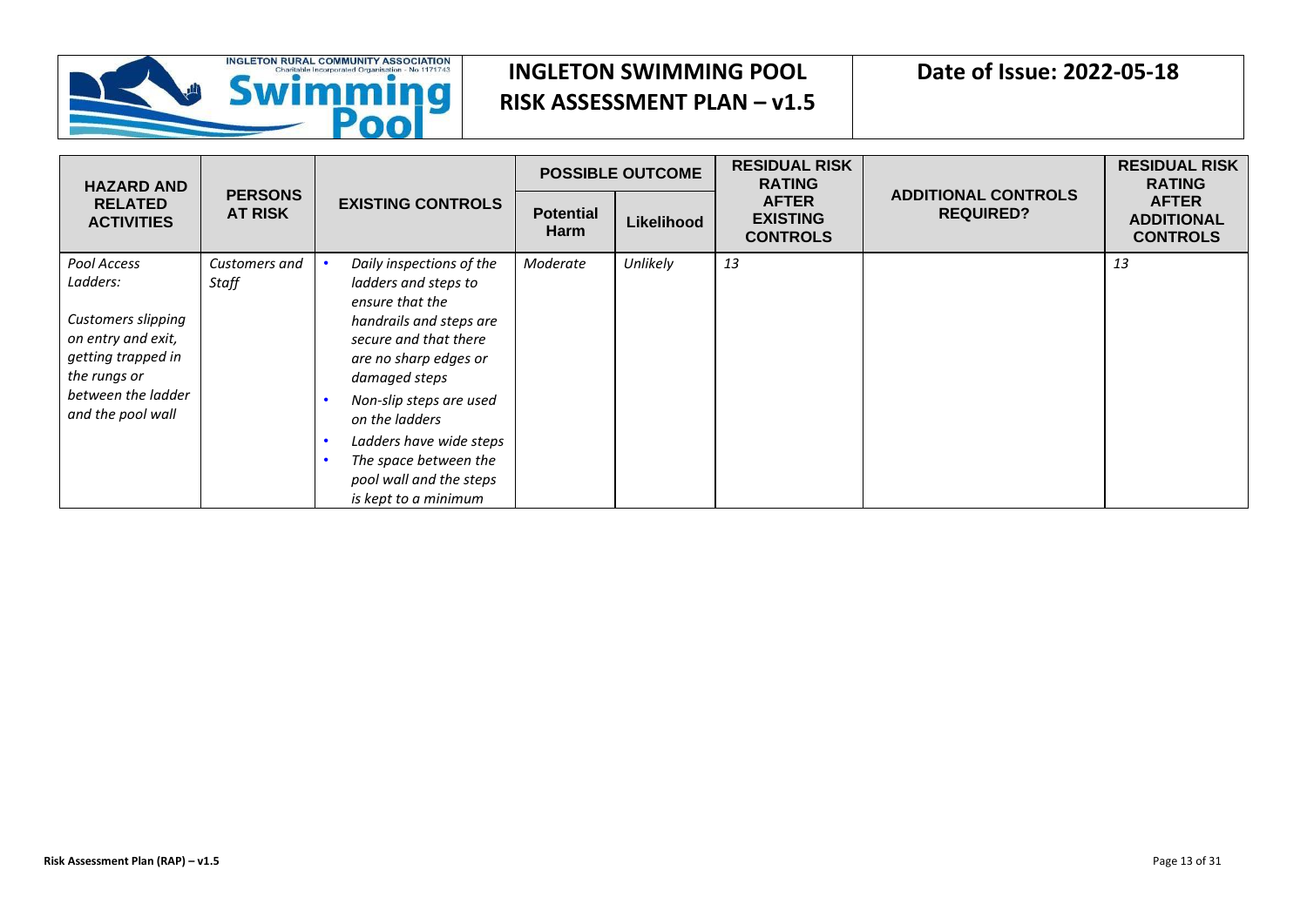

| <b>HAZARD AND</b>                                     |                        |                                                                                                                                                                                                                                                                                                                                                                                                                     |                          | <b>POSSIBLE OUTCOME</b> | <b>RESIDUAL RISK</b><br><b>RATING</b>              | <b>ADDITIONAL CONTROLS</b><br><b>REQUIRED?</b> | <b>RESIDUAL RISK</b><br><b>RATING</b>                |
|-------------------------------------------------------|------------------------|---------------------------------------------------------------------------------------------------------------------------------------------------------------------------------------------------------------------------------------------------------------------------------------------------------------------------------------------------------------------------------------------------------------------|--------------------------|-------------------------|----------------------------------------------------|------------------------------------------------|------------------------------------------------------|
| <b>RELATED</b><br><b>AT RISK</b><br><b>ACTIVITIES</b> | <b>PERSONS</b>         | <b>EXISTING CONTROLS</b>                                                                                                                                                                                                                                                                                                                                                                                            | <b>Potential</b><br>Harm | Likelihood              | <b>AFTER</b><br><b>EXISTING</b><br><b>CONTROLS</b> |                                                | <b>AFTER</b><br><b>ADDITIONAL</b><br><b>CONTROLS</b> |
| Maximum Bather<br>load:                               | Customers and<br>Staff | The maximum bather<br>loads are stipulated<br>within the NOP, under<br>no circumstances can<br>they be exceeded. A<br>band mechanism is<br>available to manage<br>this.<br>All staff must follow the<br>overcrowding EAP in the<br>NOP.<br>In the event of a sudden<br>surge of customers into<br>the area of the pool,<br>Lifeguards can ask<br>customers to get out of<br>the pool or leave the<br>pool premises. | Moderate                 | Unlikely                | 13                                                 |                                                | 13                                                   |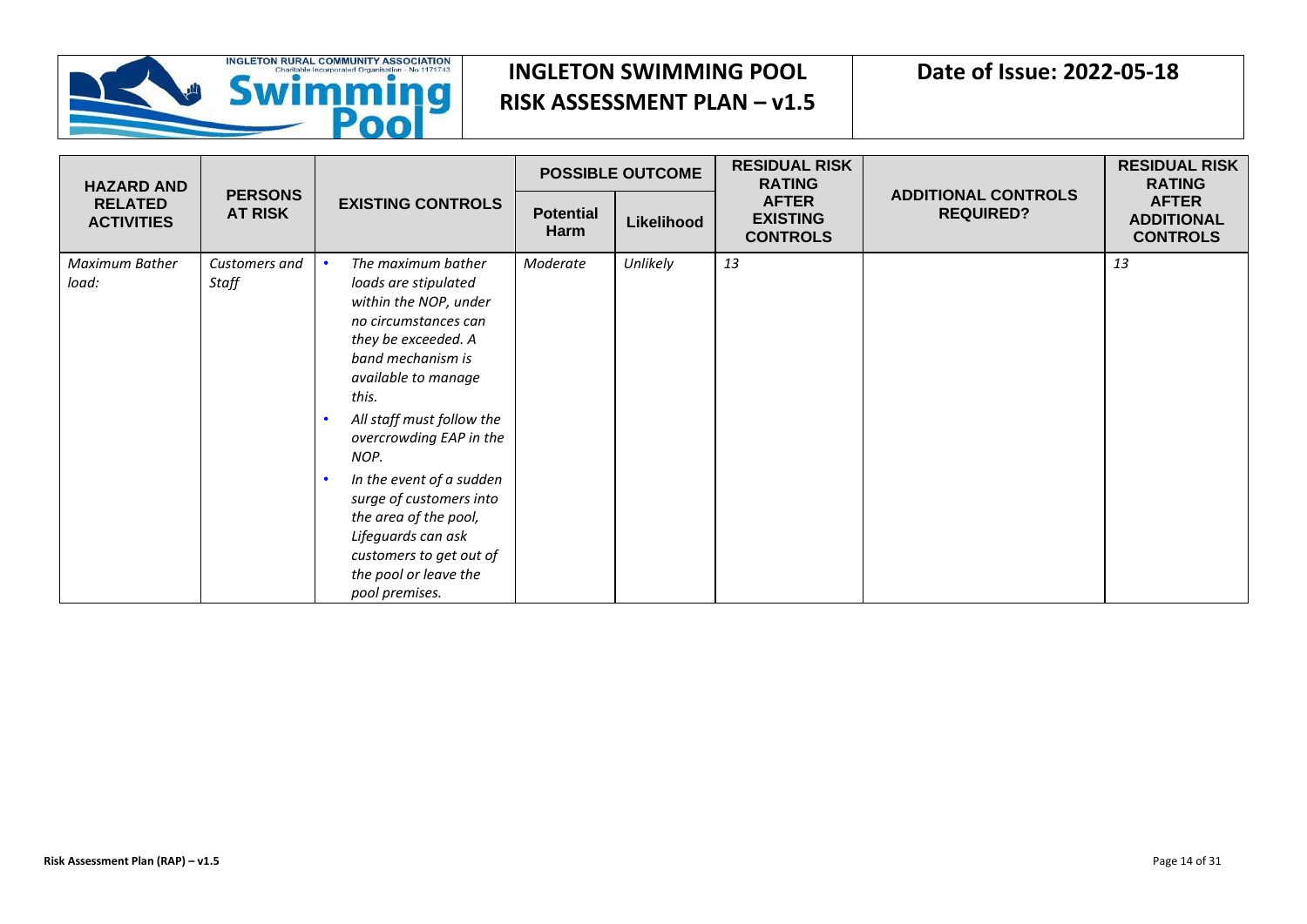

| <b>HAZARD AND</b>                                                                                                             |                                  |                                                                                                                                                                                                                                                                                                                                                                                                                                                                                              |                          | <b>POSSIBLE OUTCOME</b> | <b>RESIDUAL RISK</b><br><b>RATING</b>              |                                                | <b>RESIDUAL RISK</b><br><b>RATING</b>                |
|-------------------------------------------------------------------------------------------------------------------------------|----------------------------------|----------------------------------------------------------------------------------------------------------------------------------------------------------------------------------------------------------------------------------------------------------------------------------------------------------------------------------------------------------------------------------------------------------------------------------------------------------------------------------------------|--------------------------|-------------------------|----------------------------------------------------|------------------------------------------------|------------------------------------------------------|
| <b>RELATED</b><br><b>ACTIVITIES</b>                                                                                           | <b>PERSONS</b><br><b>AT RISK</b> | <b>EXISTING CONTROLS</b>                                                                                                                                                                                                                                                                                                                                                                                                                                                                     | <b>Potential</b><br>Harm | Likelihood              | <b>AFTER</b><br><b>EXISTING</b><br><b>CONTROLS</b> | <b>ADDITIONAL CONTROLS</b><br><b>REQUIRED?</b> | <b>AFTER</b><br><b>ADDITIONAL</b><br><b>CONTROLS</b> |
| Staff under the<br>influence of<br>drink/drugs:<br>This includes staff<br>that are hung-over<br>and/or smelling of<br>alcohol | Customers and<br>Staff           | This is a serious safety<br>issue and no member of<br>staff is allowed on duty<br>if they are suspected<br>taking medication that<br>may hinder their<br>performance at work.<br>Staff must be sent home<br>and they must be<br>reported as unfit for<br>work, due to<br>drink/drugs. They<br>cannot drive home.<br>A member of staff will<br>inform the Pool<br>Management<br>Committee without<br>delay.<br>All staff are aware of the<br>pool's alcohol policy as<br>detailed in the NOP. | Moderate                 | Unlikely                | 13                                                 |                                                | 13                                                   |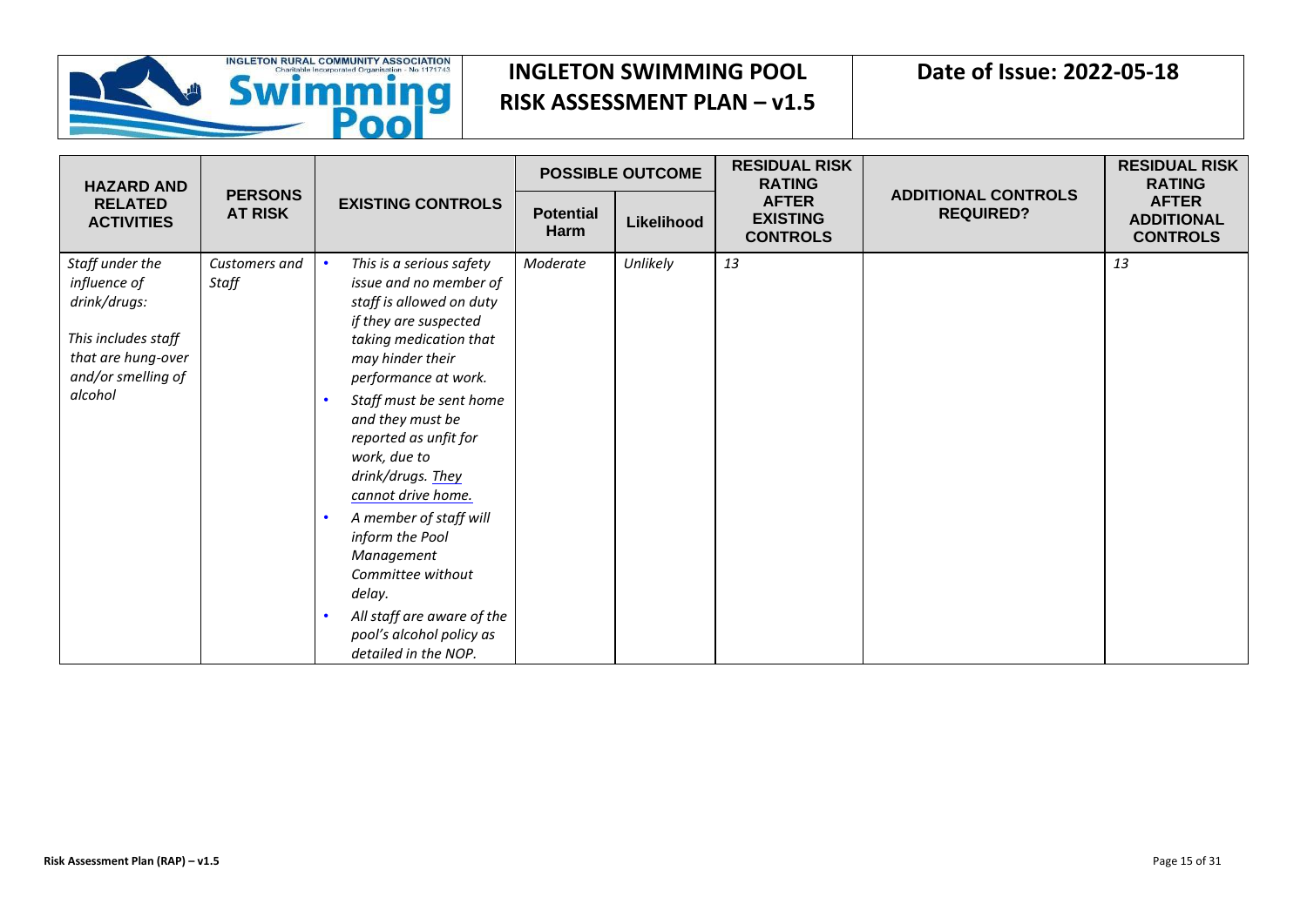

| <b>HAZARD AND</b>                                                                     |                                  | <b>EXISTING CONTROLS</b>                                                                                                                                                                                                                                                                                                                                                                                                                                                                      |                          | <b>POSSIBLE OUTCOME</b> | <b>RESIDUAL RISK</b><br><b>RATING</b>              |                                                | <b>RESIDUAL RISK</b><br><b>RATING</b>                |
|---------------------------------------------------------------------------------------|----------------------------------|-----------------------------------------------------------------------------------------------------------------------------------------------------------------------------------------------------------------------------------------------------------------------------------------------------------------------------------------------------------------------------------------------------------------------------------------------------------------------------------------------|--------------------------|-------------------------|----------------------------------------------------|------------------------------------------------|------------------------------------------------------|
| <b>RELATED</b><br><b>ACTIVITIES</b>                                                   | <b>PERSONS</b><br><b>AT RISK</b> |                                                                                                                                                                                                                                                                                                                                                                                                                                                                                               | <b>Potential</b><br>Harm | Likelihood              | <b>AFTER</b><br><b>EXISTING</b><br><b>CONTROLS</b> | <b>ADDITIONAL CONTROLS</b><br><b>REQUIRED?</b> | <b>AFTER</b><br><b>ADDITIONAL</b><br><b>CONTROLS</b> |
| Sump Grid/s:<br>Customers may get<br>trapped playing on<br>or around the sump<br>grid | Customers                        | Pool design incorporates<br>all safety measures on<br>inlets and outlets<br>Inlets and outlets of the<br>pool circulation system<br>have suitable covers to<br>prevent limbs and<br>fingers getting trapped<br>Multiple inlets and<br>outlets and inlets reduce<br>the risk of undue suction<br>which could result in a<br>body being held against<br>a grill<br>There are no exposed<br>sharp edges on the inlets<br>and outlets<br>Inlets/outlets are<br>inspected to inspect for<br>damage | Major                    | Remote                  | 12                                                 |                                                | 12                                                   |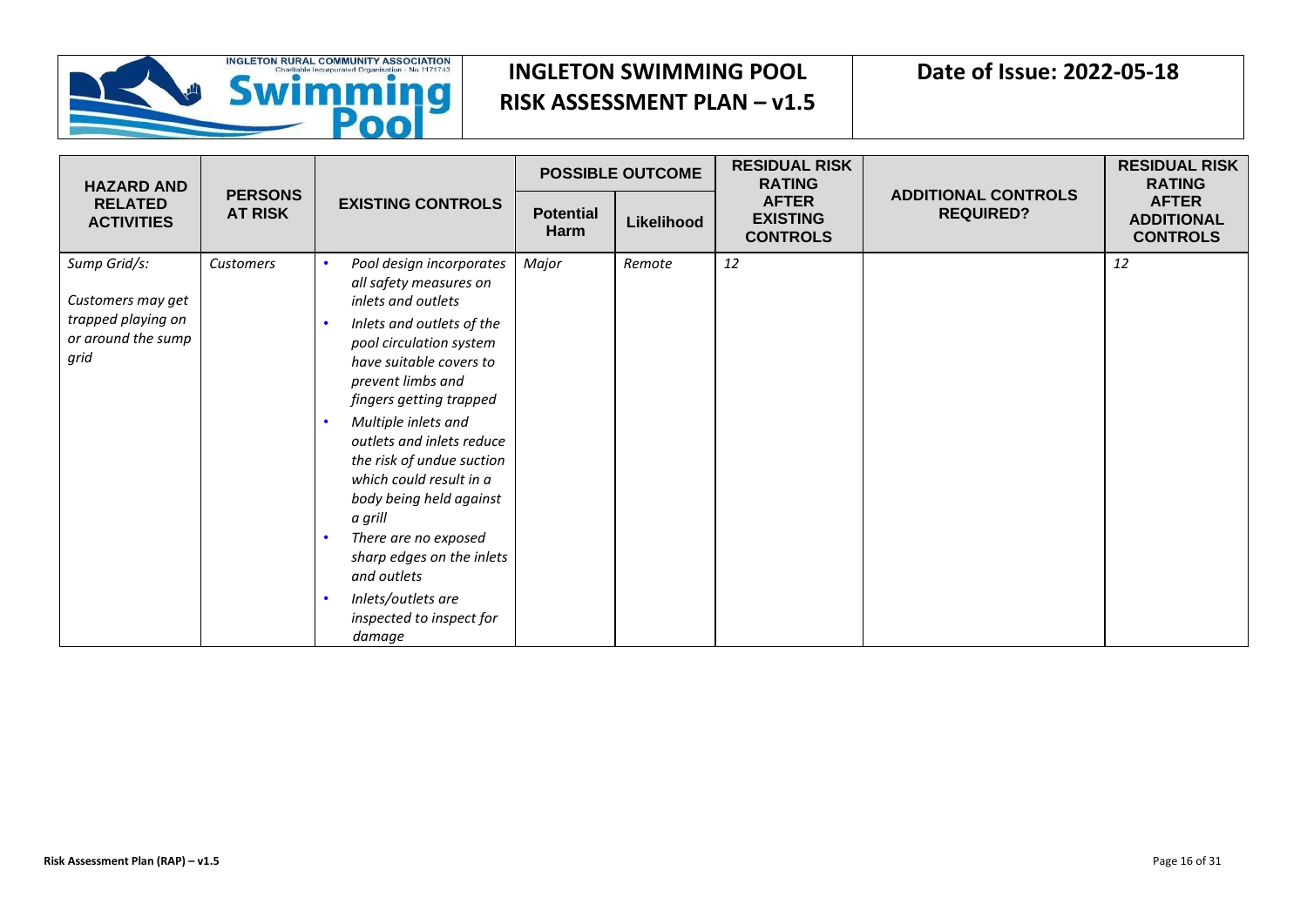

| <b>HAZARD AND</b>                                                                                                                                                        |                                  | <b>EXISTING CONTROLS</b>                                                                                                                                                                                                                                                                                                                                                                                                                                                                 |                          | <b>POSSIBLE OUTCOME</b> | <b>RESIDUAL RISK</b><br><b>RATING</b>              |                                                | <b>RESIDUAL RISK</b><br><b>RATING</b>                |
|--------------------------------------------------------------------------------------------------------------------------------------------------------------------------|----------------------------------|------------------------------------------------------------------------------------------------------------------------------------------------------------------------------------------------------------------------------------------------------------------------------------------------------------------------------------------------------------------------------------------------------------------------------------------------------------------------------------------|--------------------------|-------------------------|----------------------------------------------------|------------------------------------------------|------------------------------------------------------|
| <b>RELATED</b><br><b>ACTIVITIES</b>                                                                                                                                      | <b>PERSONS</b><br><b>AT RISK</b> |                                                                                                                                                                                                                                                                                                                                                                                                                                                                                          | <b>Potential</b><br>Harm | Likelihood              | <b>AFTER</b><br><b>EXISTING</b><br><b>CONTROLS</b> | <b>ADDITIONAL CONTROLS</b><br><b>REQUIRED?</b> | <b>AFTER</b><br><b>ADDITIONAL</b><br><b>CONTROLS</b> |
| Customers under<br>the influence of<br>drink/drugs:<br>Customers may<br>attempt to swim<br>whilst<br>drunk/hungover or<br>whilst on<br>prescription or<br>illegal drugs. | Customers and<br>Staff           | Pool Supervisor or Pool<br>Assistants advises the<br>Lifeguard if they suspect<br>customers are<br>intoxicated or under the<br>influence (who restricts<br>access to the pool). The<br>Pool Supervisor or Pool<br>Assistants can refuse<br>entry to the customer if<br>they feel there is a risk<br>to Staff and other<br>customers.<br>Customers that do not<br>adhere to this must be<br>reported to the police<br>(999), this is a safety<br>matter for Staff and<br>other customers. | Major                    | Remote                  | 12                                                 |                                                | 12                                                   |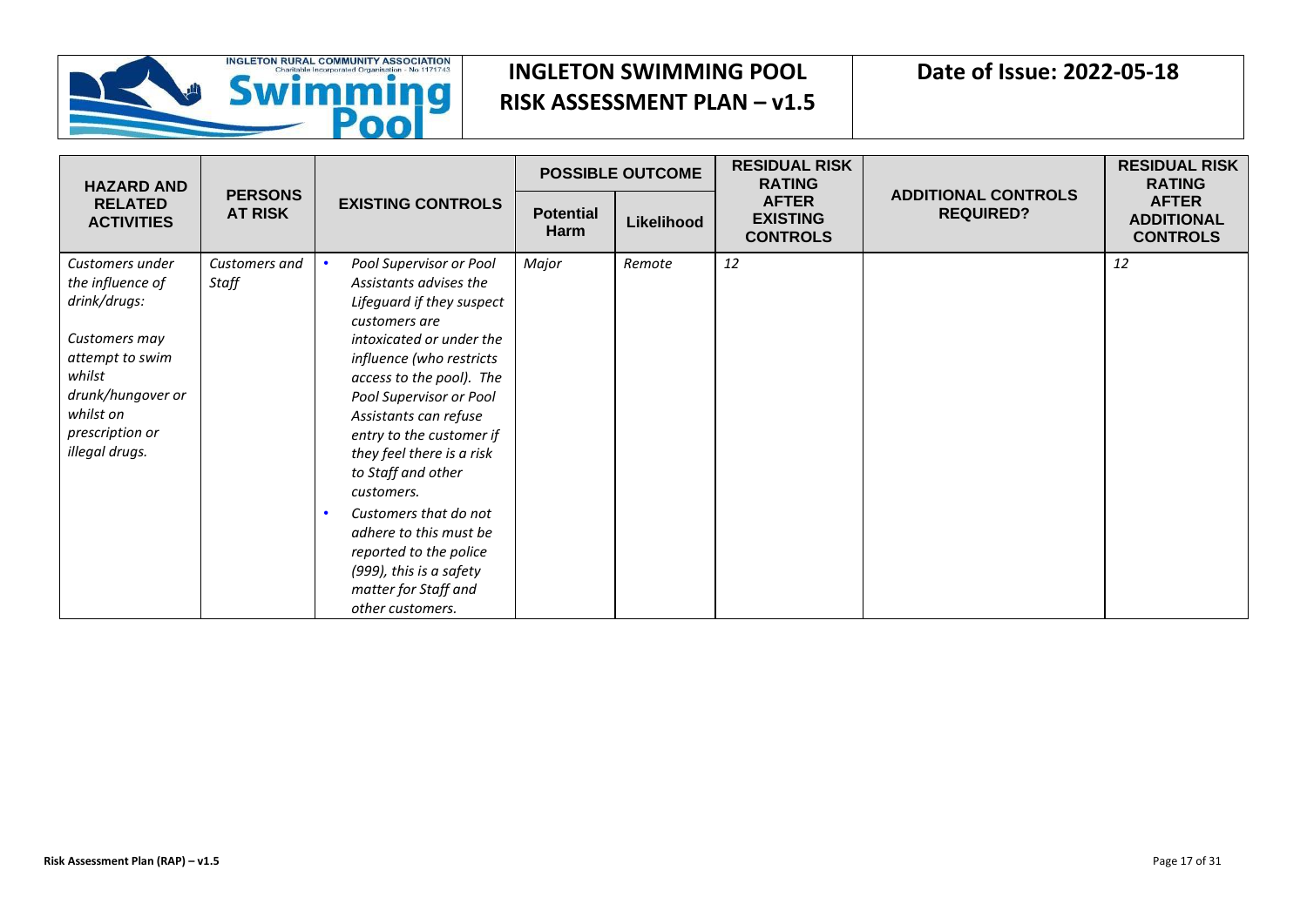

| <b>HAZARD AND</b>                                                                                                                                                                                                                                  |                                  |                                                                                                                                                                                                                                                                                                                                                                                                                                                                                                                                                                                                                             |                          | <b>POSSIBLE OUTCOME</b> | <b>RESIDUAL RISK</b><br><b>RATING</b>              | <b>ADDITIONAL CONTROLS</b><br><b>REQUIRED?</b> | <b>RESIDUAL RISK</b><br><b>RATING</b>                |
|----------------------------------------------------------------------------------------------------------------------------------------------------------------------------------------------------------------------------------------------------|----------------------------------|-----------------------------------------------------------------------------------------------------------------------------------------------------------------------------------------------------------------------------------------------------------------------------------------------------------------------------------------------------------------------------------------------------------------------------------------------------------------------------------------------------------------------------------------------------------------------------------------------------------------------------|--------------------------|-------------------------|----------------------------------------------------|------------------------------------------------|------------------------------------------------------|
| <b>RELATED</b><br><b>ACTIVITIES</b>                                                                                                                                                                                                                | <b>PERSONS</b><br><b>AT RISK</b> | <b>EXISTING CONTROLS</b>                                                                                                                                                                                                                                                                                                                                                                                                                                                                                                                                                                                                    | <b>Potential</b><br>Harm | Likelihood              | <b>AFTER</b><br><b>EXISTING</b><br><b>CONTROLS</b> |                                                | <b>AFTER</b><br><b>ADDITIONAL</b><br><b>CONTROLS</b> |
| Pool water clarity:<br>A chemical<br>imbalance or air<br>can reduce the<br>visibility in the<br>water making it<br>difficult to see<br>effectively. Air can<br>also block or<br>restrict the water<br>flow making the<br>pool unsafe<br>unhygienic | Customers and<br>Staff           | The pool's level are<br>controlled by automatic<br>valves which are<br>subjected to annual<br>inspections<br><b>Only trained Pool Staff</b><br>or volunteers who have<br>attended the National<br><b>Pool Plant Operators</b><br>Certificate course can<br>adjust the valves, the<br>most likely cause of an<br>air blockage.<br>Staff must follow the<br>EAP for Lack of Water<br>Clarity without delay<br>No swimming is allowed<br>if the whole of the pool<br>cannot be seen<br>Lifeguards, Pool<br><b>Supervisor and Pool</b><br>Assistants are<br>authorised to close the<br>pool if the water clarity<br>is too poor | Major                    | Remote                  | 12                                                 |                                                | 12                                                   |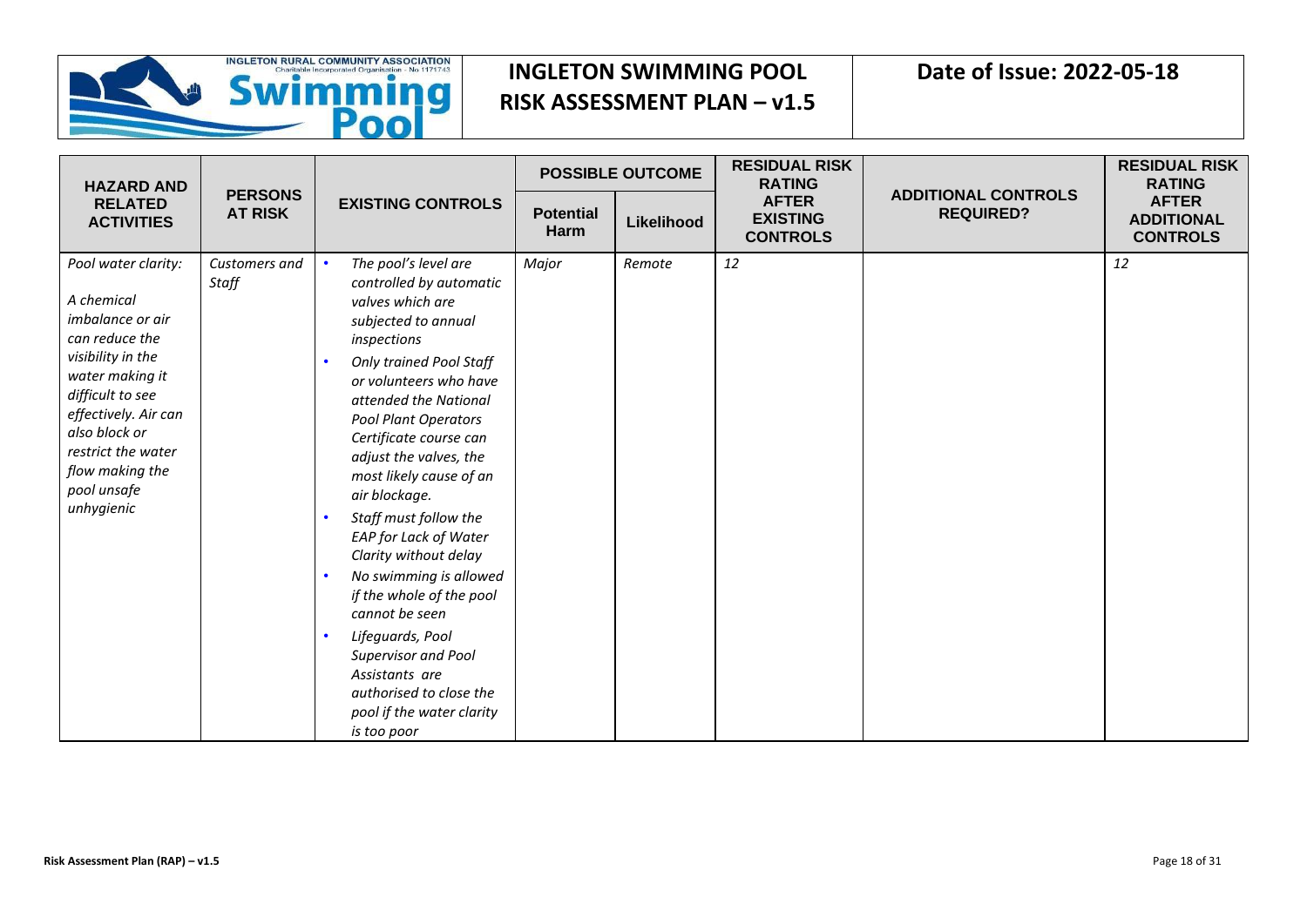

| <b>HAZARD AND</b>                   |                                  |                                                                                                                                                                                                                                                                                                                                                                                                                                                                                                                                                |                          | <b>POSSIBLE OUTCOME</b> | <b>RESIDUAL RISK</b><br><b>RATING</b>              |                                                | <b>RESIDUAL RISK</b><br><b>RATING</b>                |
|-------------------------------------|----------------------------------|------------------------------------------------------------------------------------------------------------------------------------------------------------------------------------------------------------------------------------------------------------------------------------------------------------------------------------------------------------------------------------------------------------------------------------------------------------------------------------------------------------------------------------------------|--------------------------|-------------------------|----------------------------------------------------|------------------------------------------------|------------------------------------------------------|
| <b>RELATED</b><br><b>ACTIVITIES</b> | <b>PERSONS</b><br><b>AT RISK</b> | <b>EXISTING CONTROLS</b>                                                                                                                                                                                                                                                                                                                                                                                                                                                                                                                       | <b>Potential</b><br>Harm | Likelihood              | <b>AFTER</b><br><b>EXISTING</b><br><b>CONTROLS</b> | <b>ADDITIONAL CONTROLS</b><br><b>REQUIRED?</b> | <b>AFTER</b><br><b>ADDITIONAL</b><br><b>CONTROLS</b> |
| Pool water clarity:<br>Continued    | Customers and<br>Staff           | Pool Staff and<br>Lifeguards are trained in<br><b>Water Quality testing</b><br>procedures for Chlorine<br>and pH levels.<br>Swimming pool water is<br>tested at the start of<br>every day and every<br><b>General Public Session</b><br>for chemical levels,<br>clarity and temperature<br>and results are recorded<br>on pre printed form<br>(Water Quality Log) and<br>kept in the Pool Office -<br>records are kept for 7<br>years.<br><b>Additional Weekly</b><br>Water Balance tests are<br>performed and recorded<br>on pre printed form | Major                    | Remote                  | 12                                                 |                                                | 12                                                   |
|                                     |                                  | (Water Quality Log) and<br>kept in the Pool Office -<br>records are kept for 7<br>years.                                                                                                                                                                                                                                                                                                                                                                                                                                                       |                          |                         |                                                    |                                                |                                                      |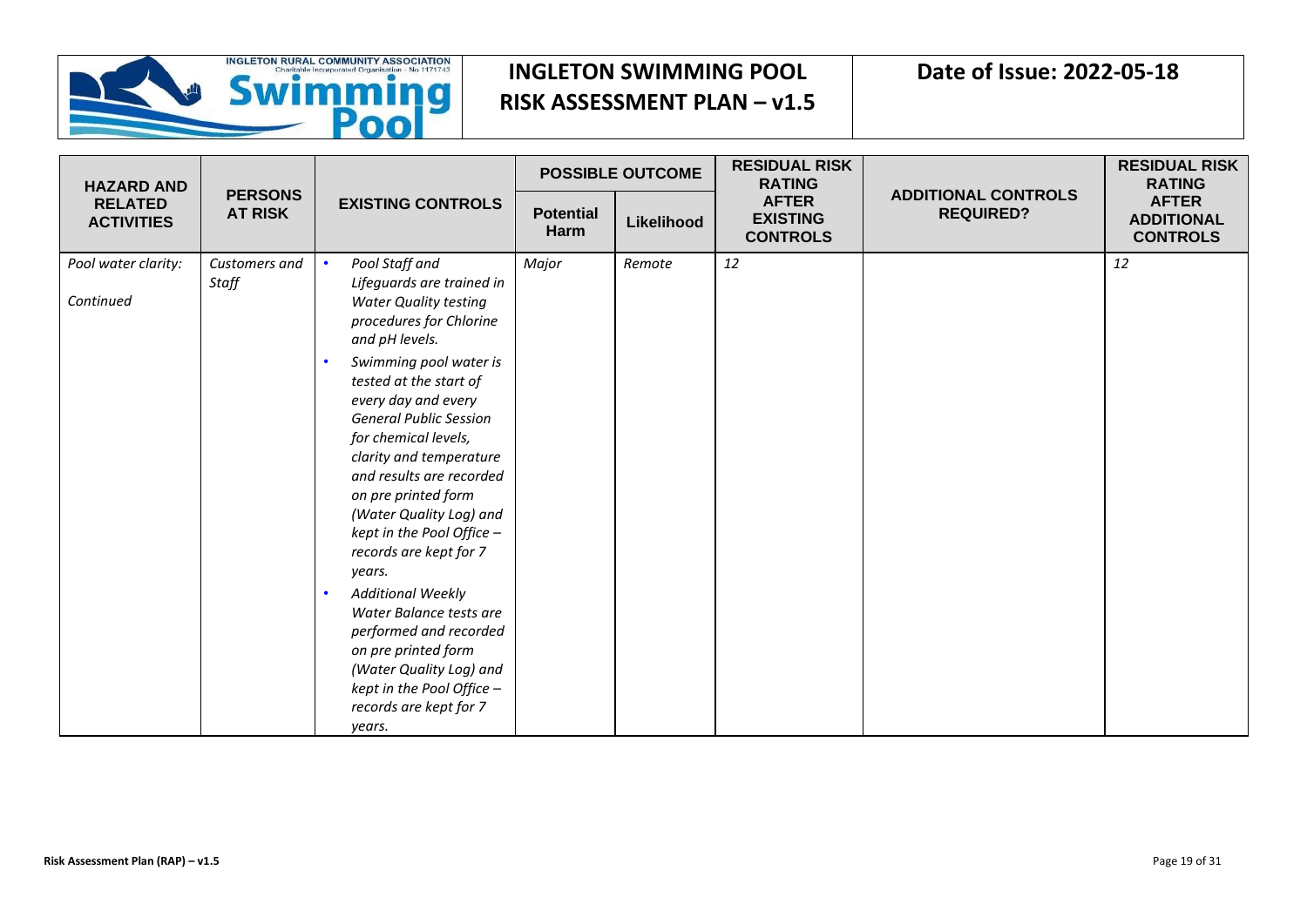

| <b>HAZARD AND</b>                   |                                  | <b>EXISTING CONTROLS</b>                                                                                                     |                          | <b>POSSIBLE OUTCOME</b> | <b>RESIDUAL RISK</b><br><b>RATING</b>              |                                                | <b>RESIDUAL RISK</b><br><b>RATING</b>                |
|-------------------------------------|----------------------------------|------------------------------------------------------------------------------------------------------------------------------|--------------------------|-------------------------|----------------------------------------------------|------------------------------------------------|------------------------------------------------------|
| <b>RELATED</b><br><b>ACTIVITIES</b> | <b>PERSONS</b><br><b>AT RISK</b> |                                                                                                                              | <b>Potential</b><br>Harm | Likelihood              | <b>AFTER</b><br><b>EXISTING</b><br><b>CONTROLS</b> | <b>ADDITIONAL CONTROLS</b><br><b>REQUIRED?</b> | <b>AFTER</b><br><b>ADDITIONAL</b><br><b>CONTROLS</b> |
| Pool water clarity:<br>Continued    | Customers and<br>Staff           | Swimming pool water is<br>regularly sent for quality<br>analysis to an<br>independent laboratory.                            | Major                    | Remote                  | 12                                                 |                                                | 12                                                   |
|                                     |                                  | <b>Reactive Water Quality</b><br>maintenance is<br>continually undertaken<br>as the result of the<br>above monitoring.       |                          |                         |                                                    |                                                |                                                      |
|                                     |                                  | Specialist contractors are<br>regularly brought in for<br>regular service of pool<br>water treatment plant<br>and equipment. |                          |                         |                                                    |                                                |                                                      |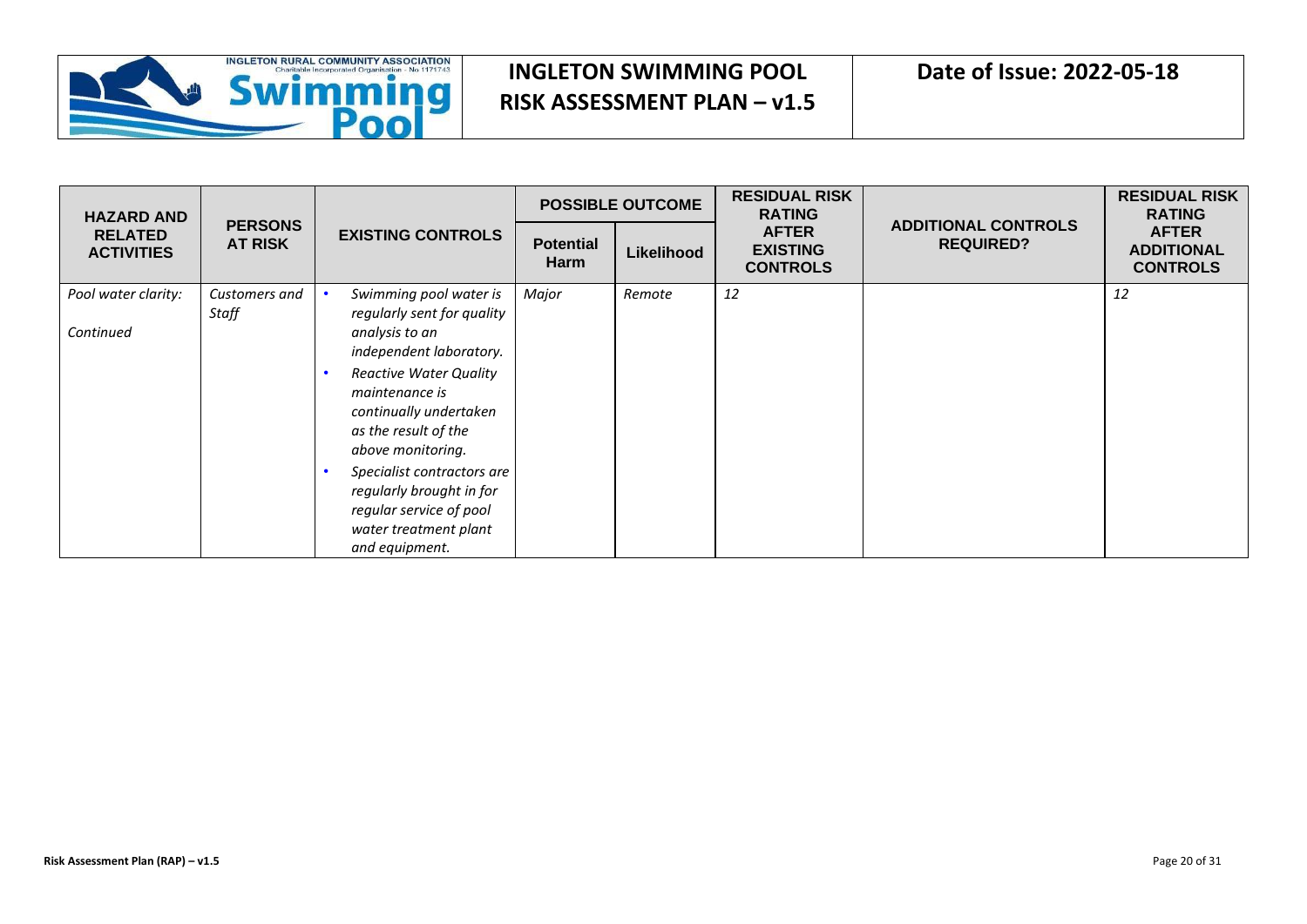

| <b>Fluctuating water</b><br>levels: | Customers and<br><b>Staff</b> | The pool's level are<br>controlled by automatic | Water<br>level<br>too low: | Water<br>level<br>too low: | Water level too low: |    |
|-------------------------------------|-------------------------------|-------------------------------------------------|----------------------------|----------------------------|----------------------|----|
|                                     |                               | valves which are                                | Major                      | Remote                     | 12                   | 12 |
| The pool's level can                |                               | subjected to annual                             |                            |                            |                      |    |
| fall or rise creating               |                               | inspections.                                    | Water level                | Water level                | Water level          |    |
| either an impact                    |                               | Backwashes are done                             | too high:                  | too high:                  | too high: 3          |    |
| hazard or slipping                  |                               | when the pool is closed                         | Insignificant              | Unlikely                   |                      |    |
| hazard (if too high)                |                               | or occasional at quiet                          |                            |                            |                      |    |
|                                     |                               | times.                                          |                            |                            |                      |    |
|                                     |                               | If a backwash is                                |                            |                            |                      |    |
|                                     |                               | necessary the Pool Plant                        |                            |                            |                      |    |
|                                     |                               | Operator must inform                            |                            |                            |                      |    |
|                                     |                               | the lifeguards on                               |                            |                            |                      |    |
|                                     |                               | poolside to restrict                            |                            |                            |                      |    |
|                                     |                               | diving completely.                              |                            |                            |                      |    |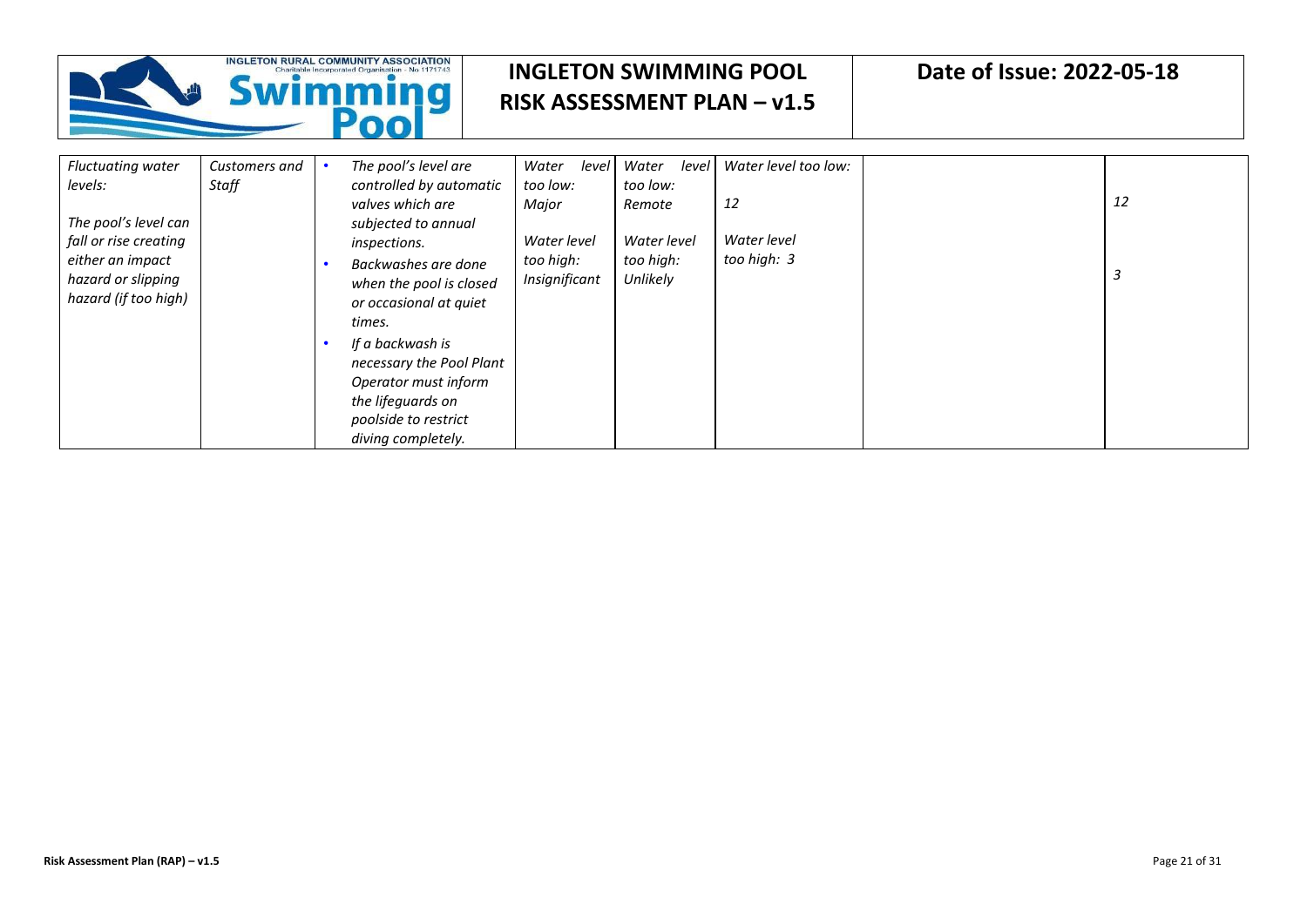

| <b>HAZARD AND</b><br><b>RELATED</b><br><b>ACTIVITIES</b>                                                                                                                                    |                                  | <b>EXISTING CONTROLS</b>                                                                                                                                                                                                                                                                                                                                                                                                         |                          | <b>POSSIBLE OUTCOME</b> | <b>RESIDUAL RISK</b><br><b>RATING</b>              |                                                                                                                               | <b>RESIDUAL RISK</b><br><b>RATING</b>                |
|---------------------------------------------------------------------------------------------------------------------------------------------------------------------------------------------|----------------------------------|----------------------------------------------------------------------------------------------------------------------------------------------------------------------------------------------------------------------------------------------------------------------------------------------------------------------------------------------------------------------------------------------------------------------------------|--------------------------|-------------------------|----------------------------------------------------|-------------------------------------------------------------------------------------------------------------------------------|------------------------------------------------------|
|                                                                                                                                                                                             | <b>PERSONS</b><br><b>AT RISK</b> |                                                                                                                                                                                                                                                                                                                                                                                                                                  | <b>Potential</b><br>Harm | Likelihood              | <b>AFTER</b><br><b>EXISTING</b><br><b>CONTROLS</b> | <b>ADDITIONAL CONTROLS</b><br><b>REQUIRED?</b>                                                                                | <b>AFTER</b><br><b>ADDITIONAL</b><br><b>CONTROLS</b> |
| Customers with<br>specific needs:                                                                                                                                                           | Customers and<br>Staff           | Specific needs are<br>determined through<br>direct consultation with<br>the individual or parent<br>by Pool Staff to<br>determine if it can be<br>provided. If not then<br>entry will not be<br>allowed.<br>Wheelchair access ramp<br>to the pool entrance<br>There is a dedicated<br>changing facility with all<br>necessary requirements<br>including a shower.<br>Disabled access steps at<br>the shallow end of the<br>pool. | Minor                    | Probable                | 10                                                 |                                                                                                                               | 10                                                   |
| Effects of the sun:<br>Due to the outdoor<br>nature of the pool<br>and that it is a<br>summer facility,<br>Lifeguards can<br>become dehydrated<br>and suffer from the<br>effects of the sun | Staff                            | Lifequards are issued<br>with a hat and a water<br>bottle<br>Sun cream is available in<br>the Pay Kiosk                                                                                                                                                                                                                                                                                                                          | Minor                    | Possible                | 9                                                  | Purchase hast and water<br>$\overline{?}$<br>bottles for lifeguards<br>Ensure sun cream is available in<br>⊡<br>the Pay Kiosk | 9                                                    |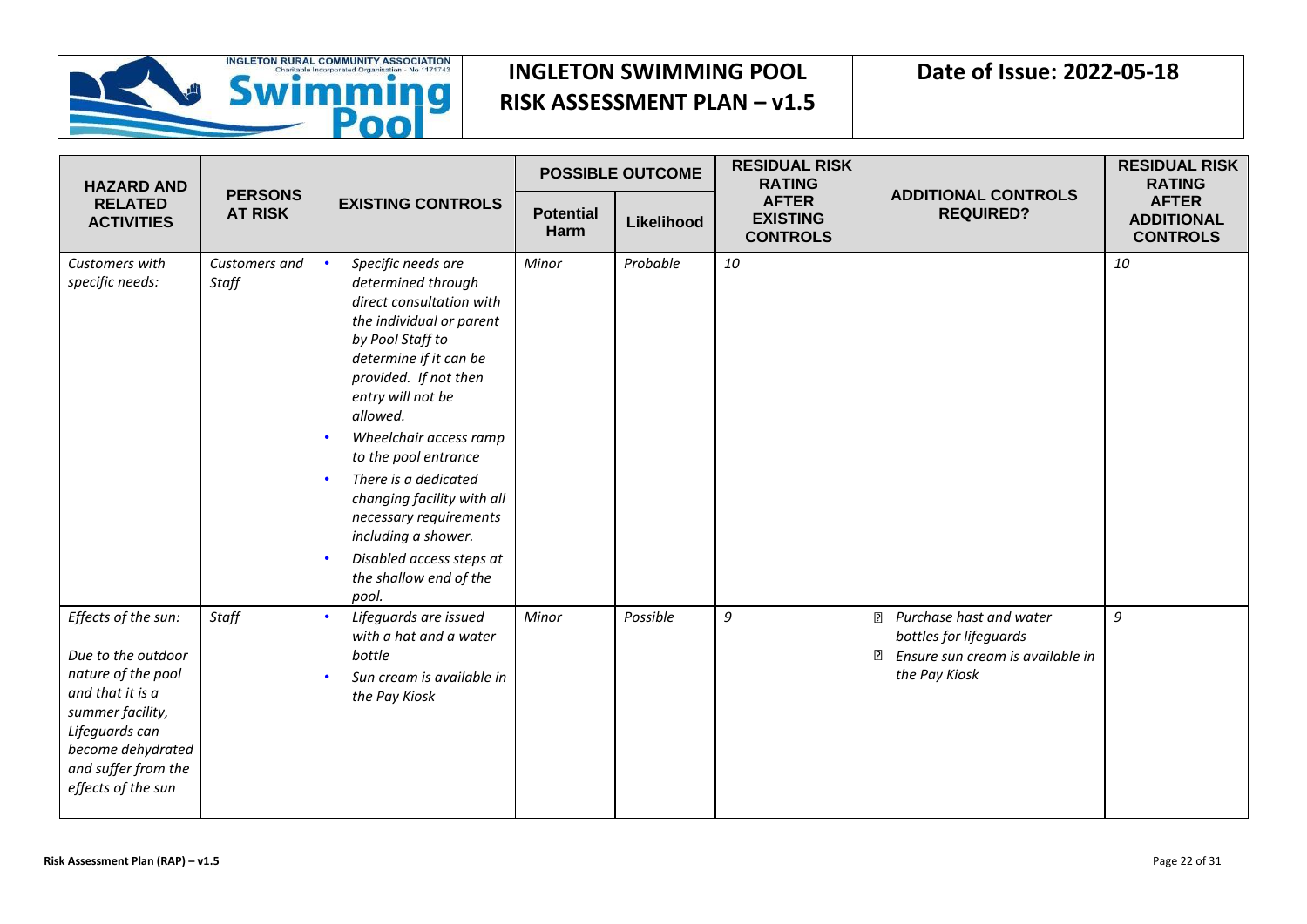

| <b>HAZARD AND</b><br><b>RELATED</b><br><b>ACTIVITIES</b> |                                  | <b>EXISTING CONTROLS</b>                          |                          | <b>POSSIBLE OUTCOME</b> | <b>RESIDUAL RISK</b><br><b>RATING</b>              |                                                | <b>RESIDUAL RISK</b><br><b>RATING</b>                |
|----------------------------------------------------------|----------------------------------|---------------------------------------------------|--------------------------|-------------------------|----------------------------------------------------|------------------------------------------------|------------------------------------------------------|
|                                                          | <b>PERSONS</b><br><b>AT RISK</b> |                                                   | <b>Potential</b><br>Harm | Likelihood              | <b>AFTER</b><br><b>EXISTING</b><br><b>CONTROLS</b> | <b>ADDITIONAL CONTROLS</b><br><b>REQUIRED?</b> | <b>AFTER</b><br><b>ADDITIONAL</b><br><b>CONTROLS</b> |
| Wet pool                                                 | Customers and                    | No running on poolside                            | Minor                    | Possible                | 9                                                  |                                                | 9                                                    |
| surrounds:                                               | Staff                            | None slip floor surface<br>fitted around the pool |                          |                         |                                                    |                                                |                                                      |
| Due to the nature                                        |                                  | The pool side is cleaned                          |                          |                         |                                                    |                                                |                                                      |
| of the pool's                                            |                                  | every night and the                               |                          |                         |                                                    |                                                |                                                      |
| activities,                                              |                                  | surface is inspected                              |                          |                         |                                                    |                                                |                                                      |
| customers can wet<br>the poolside by                     |                                  | The pool surround is                              |                          |                         |                                                    |                                                |                                                      |
| getting out, this is                                     |                                  | kept clear of potential                           |                          |                         |                                                    |                                                |                                                      |
| unavoidable                                              |                                  | hazards by staff                                  |                          |                         |                                                    |                                                |                                                      |
| <b>Changing Facilities</b>                               | Customers                        | $\overline{2}$<br>Lifeguards watch the            | Minor                    | Possible                | 9                                                  |                                                | 9                                                    |
| Entrance:                                                |                                  | area as part of their<br>patrols                  |                          |                         |                                                    |                                                |                                                      |
| Due to the open                                          |                                  |                                                   |                          |                         |                                                    |                                                |                                                      |
| nature of the                                            |                                  |                                                   |                          |                         |                                                    |                                                |                                                      |
| changing rooms                                           |                                  |                                                   |                          |                         |                                                    |                                                |                                                      |
| and the proximity                                        |                                  |                                                   |                          |                         |                                                    |                                                |                                                      |
| to the showers<br>children may jump                      |                                  |                                                   |                          |                         |                                                    |                                                |                                                      |
| straight into the                                        |                                  |                                                   |                          |                         |                                                    |                                                |                                                      |
| pool                                                     |                                  |                                                   |                          |                         |                                                    |                                                |                                                      |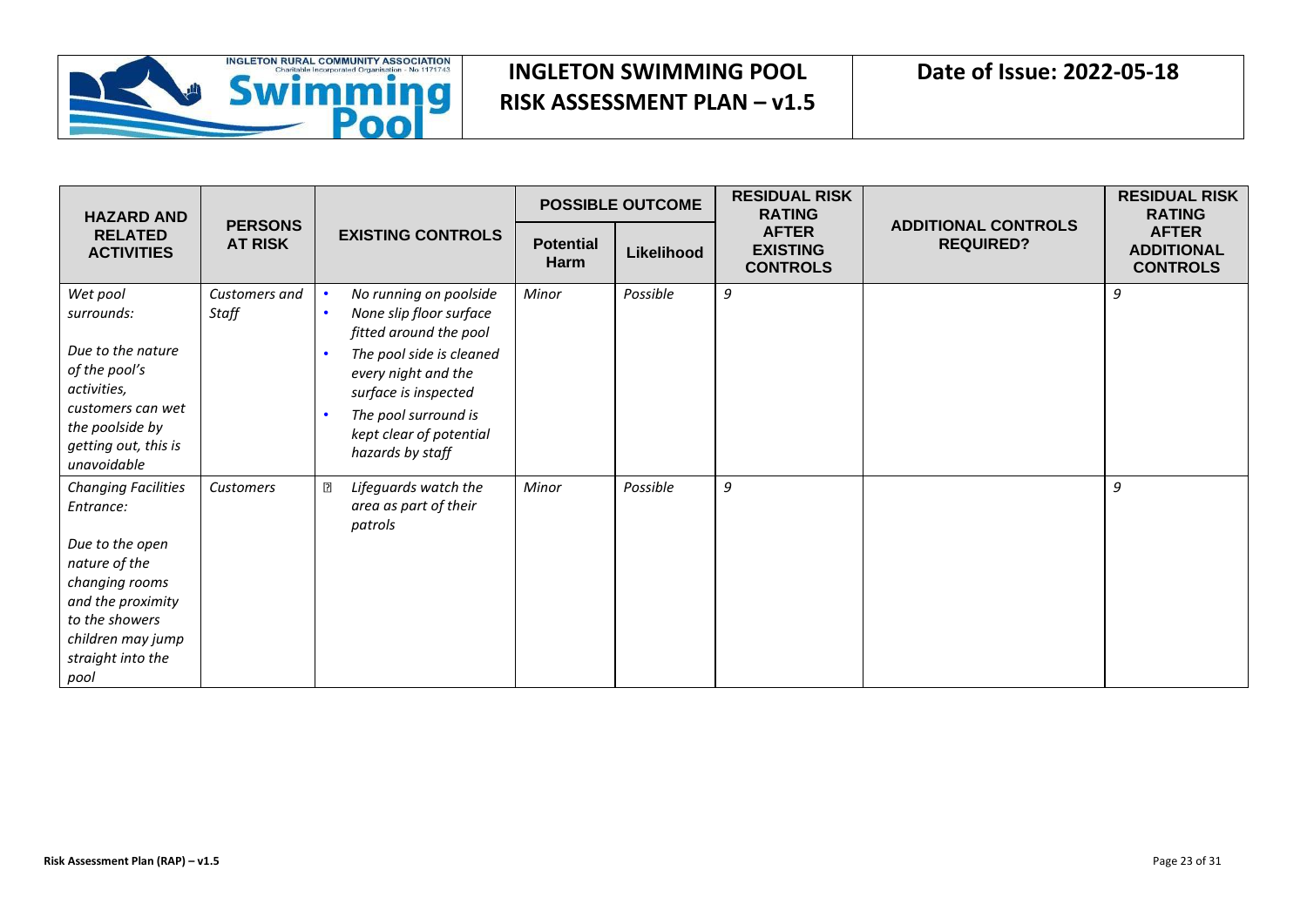

| <b>HAZARD AND</b>                   | <b>PERSONS</b><br><b>AT RISK</b> | <b>EXISTING CONTROLS</b>                                                                                                                                                                    | <b>POSSIBLE OUTCOME</b>  |            | <b>RESIDUAL RISK</b><br><b>RATING</b>              |                                                | <b>RESIDUAL RISK</b><br><b>RATING</b>                |
|-------------------------------------|----------------------------------|---------------------------------------------------------------------------------------------------------------------------------------------------------------------------------------------|--------------------------|------------|----------------------------------------------------|------------------------------------------------|------------------------------------------------------|
| <b>RELATED</b><br><b>ACTIVITIES</b> |                                  |                                                                                                                                                                                             | <b>Potential</b><br>Harm | Likelihood | <b>AFTER</b><br><b>EXISTING</b><br><b>CONTROLS</b> | <b>ADDITIONAL CONTROLS</b><br><b>REQUIRED?</b> | <b>AFTER</b><br><b>ADDITIONAL</b><br><b>CONTROLS</b> |
| Pool Covers:                        | Customers and<br>Staff           | Minimum of 1 person<br>operation                                                                                                                                                            | Minor                    | Possible   | 9                                                  |                                                | 9                                                    |
| Injury through<br>incorrect use or  |                                  | Ensure the pool cover<br>ropes are tucked away                                                                                                                                              |                          |            |                                                    |                                                |                                                      |
| contact with the<br>structures      |                                  | Pool covers are only<br>used during the<br>operating season<br>(normally 13 weeks) and<br>only overnight                                                                                    |                          |            |                                                    |                                                |                                                      |
|                                     |                                  | Signs displayed at each<br>end of the pool cover<br>unit                                                                                                                                    |                          |            |                                                    |                                                |                                                      |
| Adverse weather:                    | Customers and<br>Staff           | In adverse weather<br>conditions                                                                                                                                                            | Minor                    | Possible   | 9                                                  |                                                | 9                                                    |
| Being an outdoor                    |                                  | (thunderstorm/lightenin                                                                                                                                                                     |                          |            |                                                    |                                                |                                                      |
| pool then we can be                 |                                  | g etc) the Lifeguards                                                                                                                                                                       |                          |            |                                                    |                                                |                                                      |
| subject to adverse<br>weather       |                                  | can order the pool to be<br>evacuated.                                                                                                                                                      |                          |            |                                                    |                                                |                                                      |
|                                     |                                  | In heavy rain, Lifeguards<br>need to move around<br>the poolside more often<br>to minimise the effect of<br>surface distortion caused<br>by the rain and be able<br>to see the pool bottom. |                          |            |                                                    |                                                |                                                      |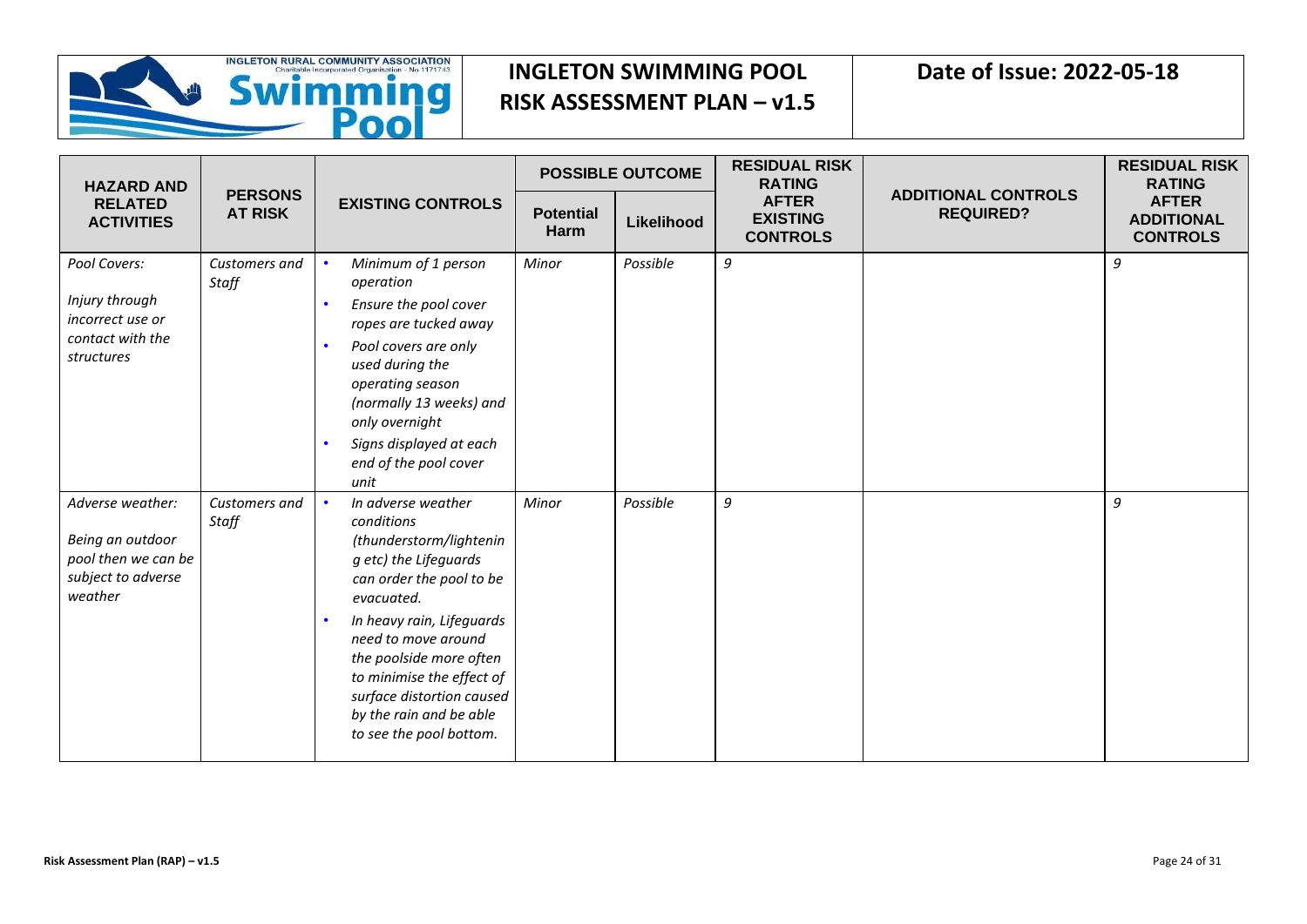

| <b>HAZARD AND</b>                                                                                                                                                      |                                  |                                                                                                                                                                                                                                          | <b>POSSIBLE OUTCOME</b>         |            | <b>RESIDUAL RISK</b><br><b>RATING</b>              |                                                                                                                                                            | <b>RESIDUAL RISK</b><br><b>RATING</b>                |
|------------------------------------------------------------------------------------------------------------------------------------------------------------------------|----------------------------------|------------------------------------------------------------------------------------------------------------------------------------------------------------------------------------------------------------------------------------------|---------------------------------|------------|----------------------------------------------------|------------------------------------------------------------------------------------------------------------------------------------------------------------|------------------------------------------------------|
| <b>RELATED</b><br><b>ACTIVITIES</b>                                                                                                                                    | <b>PERSONS</b><br><b>AT RISK</b> | <b>EXISTING CONTROLS</b>                                                                                                                                                                                                                 | <b>Potential</b><br><b>Harm</b> | Likelihood | <b>AFTER</b><br><b>EXISTING</b><br><b>CONTROLS</b> | <b>ADDITIONAL CONTROLS</b><br><b>REQUIRED?</b>                                                                                                             | <b>AFTER</b><br><b>ADDITIONAL</b><br><b>CONTROLS</b> |
| Deep Water /<br><b>Shallow Water</b><br>supervision:<br><b>Customers</b><br>(swimmers and<br>non-swimmers<br>falling in or poor<br>swimmers getting<br>into difficulty | Customers                        | The floor of the<br>swimming pool has a<br>tiled band indicating<br>the end of the shallow<br>water area<br>Water depth signs are<br>displayed around the<br>swimming pool                                                               | Minor                           | Possible   | 9                                                  | Fit a safety barrier in the<br>2<br>narrow section by the Pump<br>Room and the deep water end -<br>to be carried out at the next<br>schedule improvements. | 9                                                    |
| Insufficient lighting:<br>Lights not working<br>in the changing<br>rooms                                                                                               | Customers and<br>Staff           | All changing areas are<br>well lit<br>All broken lights are<br>replaced immediately as<br>part of the daily pool<br>maintenance<br>As an outdoor pool<br>which is only open<br>during daylight hours<br>there is always natural<br>light | Insignificant                   | Possible   | $\overline{4}$                                     |                                                                                                                                                            | $\mathbf{1}$                                         |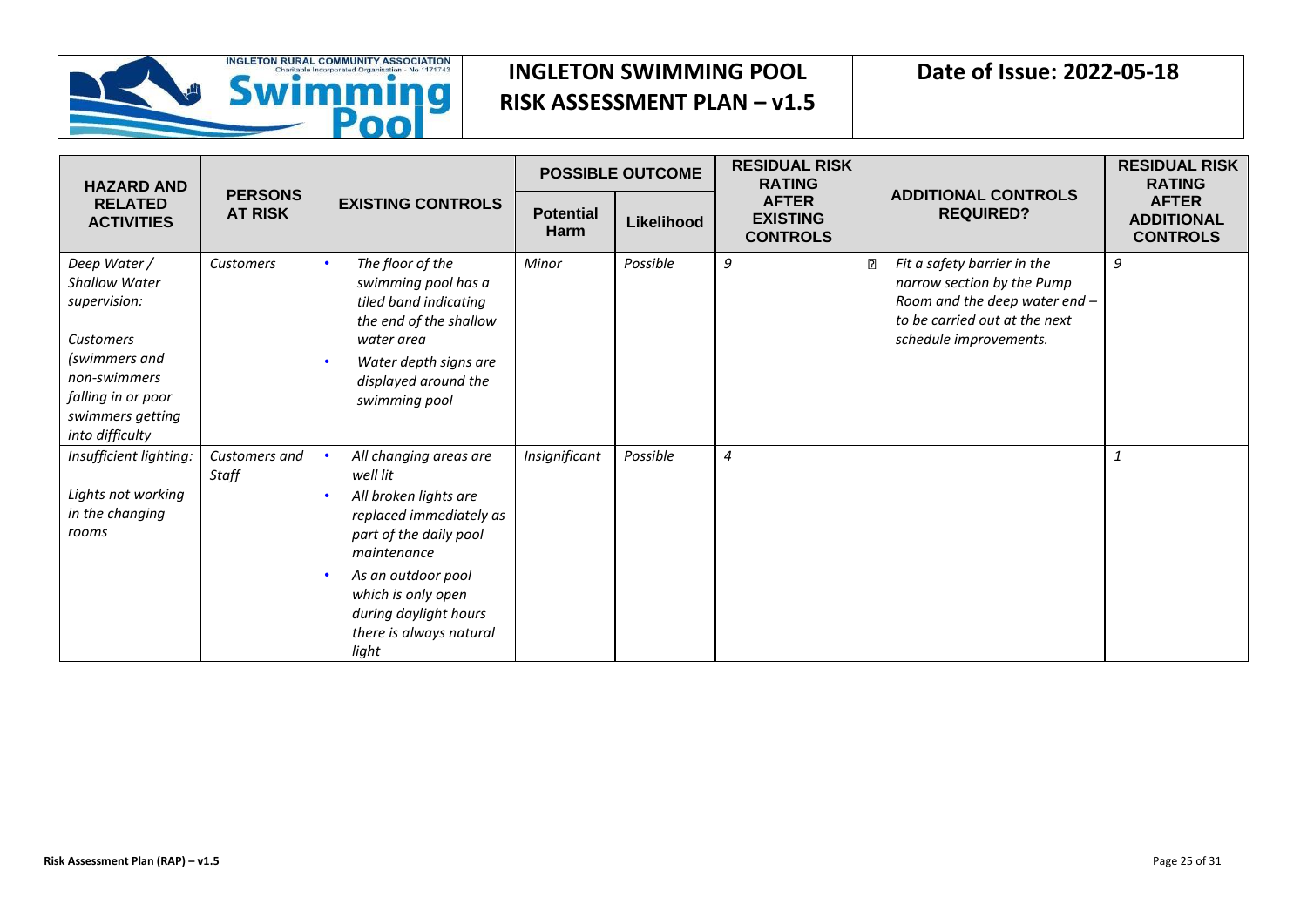

| <b>HAZARD AND</b>                                                                                                                                                                                                                                                                                                                                              | <b>PERSONS</b><br><b>AT RISK</b> | <b>EXISTING CONTROLS</b>                                                                                                                                                                                                                                                                                                                                                                                                                                                                                                          | <b>POSSIBLE OUTCOME</b>  |            | <b>RESIDUAL RISK</b><br><b>RATING</b>              |                                                | <b>RESIDUAL RISK</b><br><b>RATING</b>                |
|----------------------------------------------------------------------------------------------------------------------------------------------------------------------------------------------------------------------------------------------------------------------------------------------------------------------------------------------------------------|----------------------------------|-----------------------------------------------------------------------------------------------------------------------------------------------------------------------------------------------------------------------------------------------------------------------------------------------------------------------------------------------------------------------------------------------------------------------------------------------------------------------------------------------------------------------------------|--------------------------|------------|----------------------------------------------------|------------------------------------------------|------------------------------------------------------|
| <b>RELATED</b><br><b>ACTIVITIES</b>                                                                                                                                                                                                                                                                                                                            |                                  |                                                                                                                                                                                                                                                                                                                                                                                                                                                                                                                                   | <b>Potential</b><br>Harm | Likelihood | <b>AFTER</b><br><b>EXISTING</b><br><b>CONTROLS</b> | <b>ADDITIONAL CONTROLS</b><br><b>REQUIRED?</b> | <b>AFTER</b><br><b>ADDITIONAL</b><br><b>CONTROLS</b> |
| Poolside equipment:<br>Pool housekeeping,<br>means that staff do<br>not clear away<br>equipment that is<br>not in use                                                                                                                                                                                                                                          | <b>Customers and</b><br>Staff    | The only items permitted<br>on poolside whilst not in<br>use is the Lifeguards<br>safety aids<br>The pool side is cleaned<br>every night to prevent<br>any build-up of<br>debris/litter                                                                                                                                                                                                                                                                                                                                           | Insignificant            | Possible   | ⊿                                                  |                                                |                                                      |
| New splash features<br>installed inside the<br>pool premises -<br>2 new features<br>$instable$ d – a<br>waterfall feature<br>near the kiosk, and a<br>splash play feature<br>adjacent to the<br>decking/seating<br>area.<br>There is a risk of<br>customers sustaining<br>minor injury from<br>trips and slips around<br>these features.<br>There is a risk of | <b>Customers</b>                 | The waterfall feature is<br>adjacent to the kiosk.<br>The splash play feature is<br>adjacent to the seating<br>area on the decking, likely<br>to be used by younger<br>children only, supervised<br>by an adult.<br>Neither feature has deep<br>or standing water. The<br>risk of injury is compatible<br>to the risk of injury at any<br>outdoor play area. Risk of<br>drowning has not been<br>identified and emergency<br>lifeguard assistance<br>should not be required.<br>There is already a system<br>in place with use of | Minor                    | Possible   | q                                                  |                                                | o                                                    |
| lifeguards being                                                                                                                                                                                                                                                                                                                                               |                                  | walkie-talkies for<br>communication between                                                                                                                                                                                                                                                                                                                                                                                                                                                                                       |                          |            |                                                    |                                                |                                                      |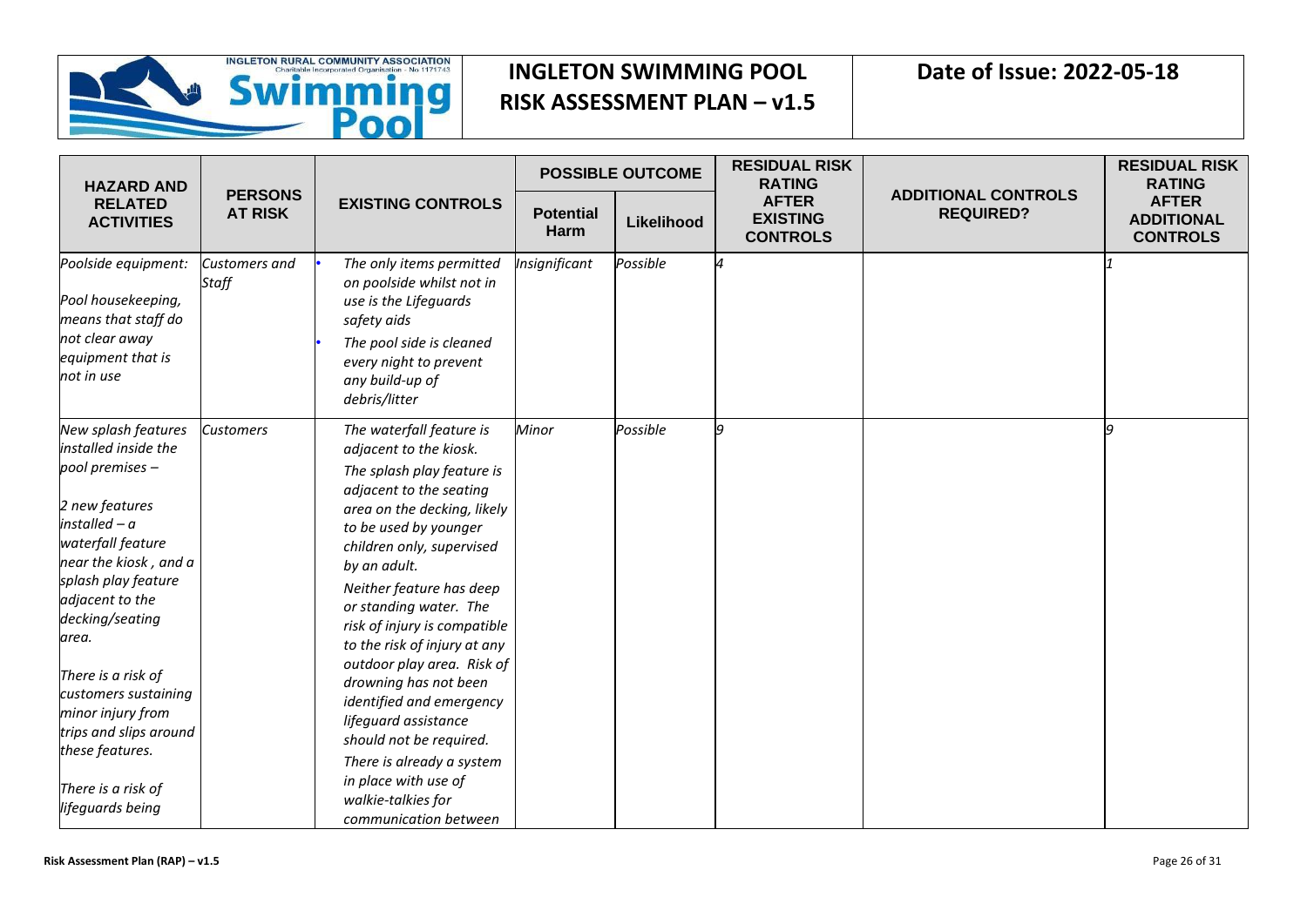|                                                                                                                                                                        | <b>COMMUNITY ASSOCIATION</b><br>iwimming                                                                                                                                                                                                                                                                                                                                                                       | <b>INGLETON SWIMMING POOL</b><br><b>RISK ASSESSMENT PLAN - v1.5</b> | Date of Issue: 2022-05-18 |  |
|------------------------------------------------------------------------------------------------------------------------------------------------------------------------|----------------------------------------------------------------------------------------------------------------------------------------------------------------------------------------------------------------------------------------------------------------------------------------------------------------------------------------------------------------------------------------------------------------|---------------------------------------------------------------------|---------------------------|--|
| distracted from<br>poolside supervision<br>should an incident<br>occur and no<br>procedure in place<br>for attending to<br>incidents related to<br>the water features. | the lifeguard on duty and<br>Pool Assistant staff in the<br>kiosk.<br>Should an incident occur<br>at either water feature<br>that cannot be dealt with<br>by any supervising adult<br>present, the Pool<br>Assistant would be able<br>to leave the kiosk (locked)<br>to attend to the situation<br>and provide basic first aid<br>and assistance without<br>the need for the lifeguard<br>to leave their post. |                                                                     |                           |  |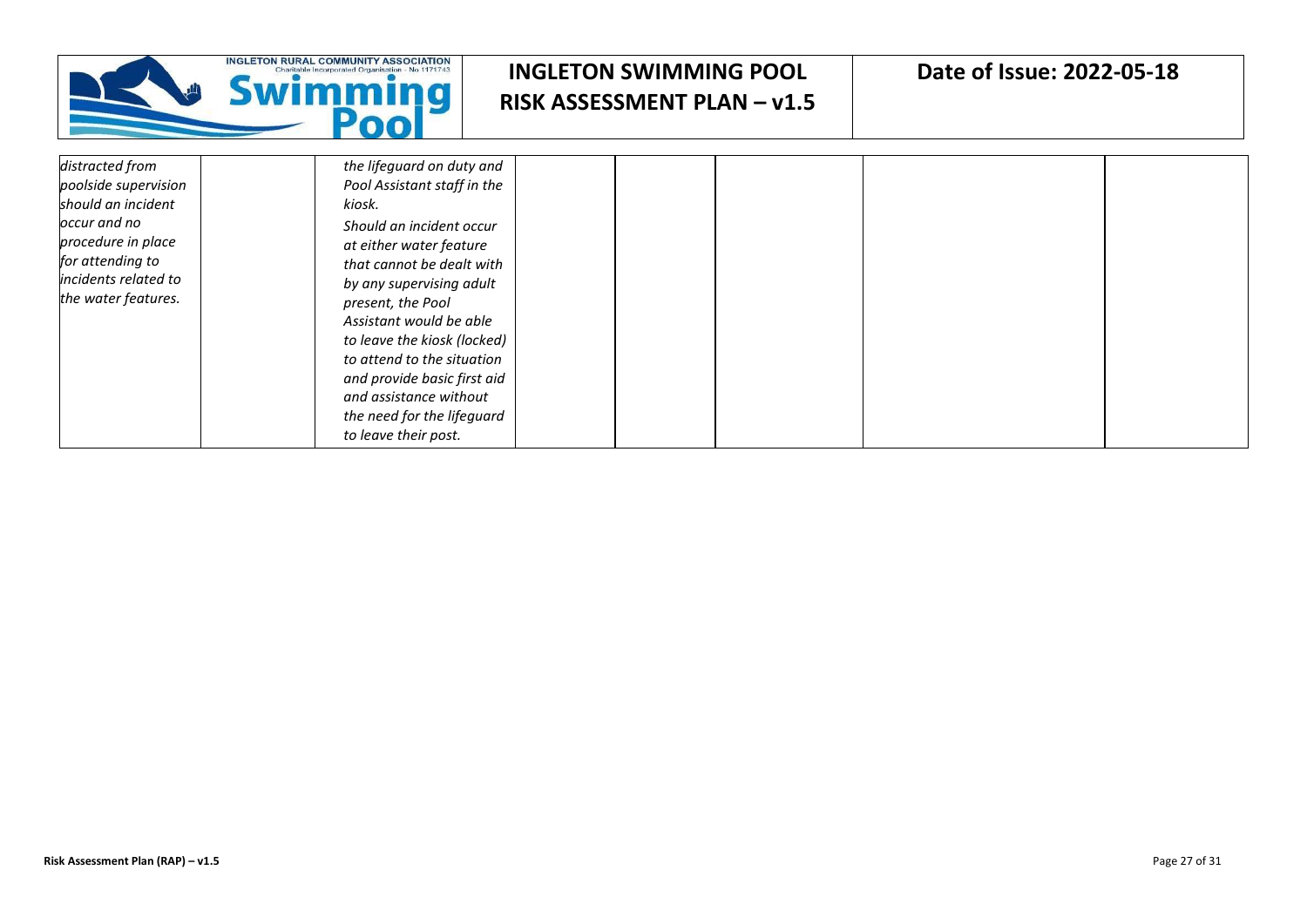

|                | <b>ACTION PLAN</b> (insert additional rows if required)                                                                                                                                  |                 | <b>TO BE ACTIONED BY</b>                        |                                                                   | <b>ACTION COMPLETE</b> |             |
|----------------|------------------------------------------------------------------------------------------------------------------------------------------------------------------------------------------|-----------------|-------------------------------------------------|-------------------------------------------------------------------|------------------------|-------------|
|                | Further control measures identified to reduce risks so<br>far as is reasonably practicable                                                                                               | <b>POSITION</b> | <b>NAME</b>                                     | <b>DATE</b>                                                       | <b>SIGNATURE</b>       | <b>DATE</b> |
|                | Purchase hats and water bottles for lifeguards.                                                                                                                                          | Chairman        | <b>Walter Tooby</b>                             | Completed                                                         |                        |             |
| $\overline{2}$ | Ensure sun cream is available in the Pay Kiosk                                                                                                                                           | Chairman        | <b>Walter Tooby</b>                             | Completed                                                         |                        |             |
| 3              | Clear out storage areas to create more free space.                                                                                                                                       | Chairman        | <b>Walter Tooby</b>                             | Completed                                                         |                        |             |
| 5              | All staff given a new PSOP and must adhere to it and must strictly<br>enforce this rule to reduce the likelihood of this.                                                                | Chairman        | <b>Walter Tooby</b>                             | <b>Existing Staff</b><br>2017-05-13<br>& ongoing for<br>new staff |                        |             |
| $6\phantom{a}$ | Fit a safety barrier in the narrow section by the Pump Room and the deep<br>water end - to be carried out at the next schedule improvements.                                             | Chairman        | <b>Walter Tooby</b>                             | Under review                                                      |                        |             |
| $\overline{7}$ | During Adult Member sessions provide additional signage at the pay<br>kiosk and in changing rooms to advise there is no lifeguard on duty and<br>swimmers participate at their own risk. | Secretary       | No longer<br>applicable as<br>lifeguard present |                                                                   |                        |             |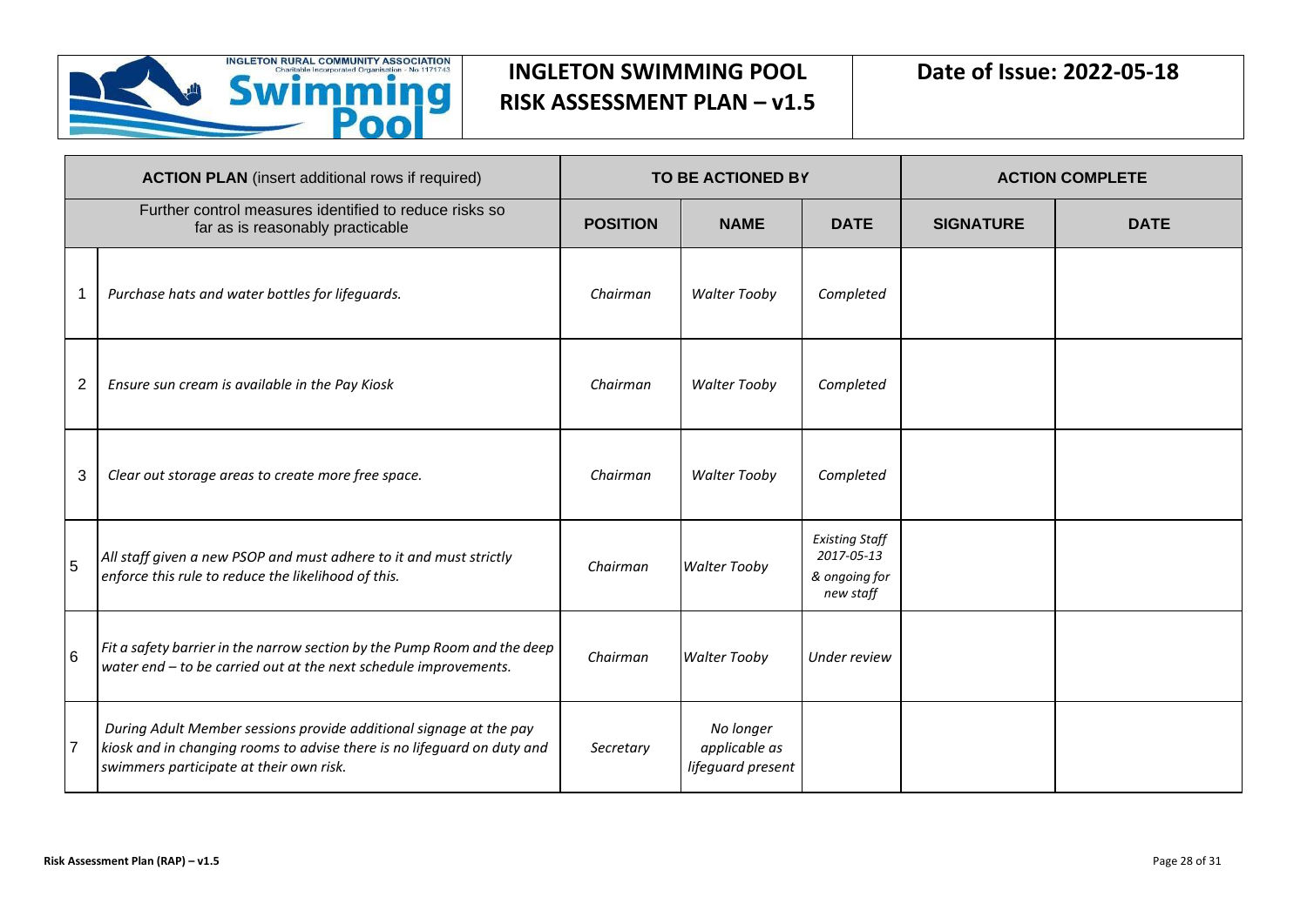

| 8 | During Adult Member session provide A- board sign on pool side to<br>advise there is no lifeguard on duty and swimmers participate at their<br>own risk - this will be actioned in time for the start of the 2020 season.<br>For 2019 the pool will close on 8 <sup>th</sup> September. | Chairman | No longer<br>applicable as<br>lifeguard present |  |  |
|---|-----------------------------------------------------------------------------------------------------------------------------------------------------------------------------------------------------------------------------------------------------------------------------------------|----------|-------------------------------------------------|--|--|
|   |                                                                                                                                                                                                                                                                                         |          |                                                 |  |  |
|   |                                                                                                                                                                                                                                                                                         |          |                                                 |  |  |
|   |                                                                                                                                                                                                                                                                                         |          |                                                 |  |  |
|   |                                                                                                                                                                                                                                                                                         |          |                                                 |  |  |

#### **COMMENTS AND INFORMATION**

Risk Assessment is published on the Ingleton Swimming Pool website and is available on request.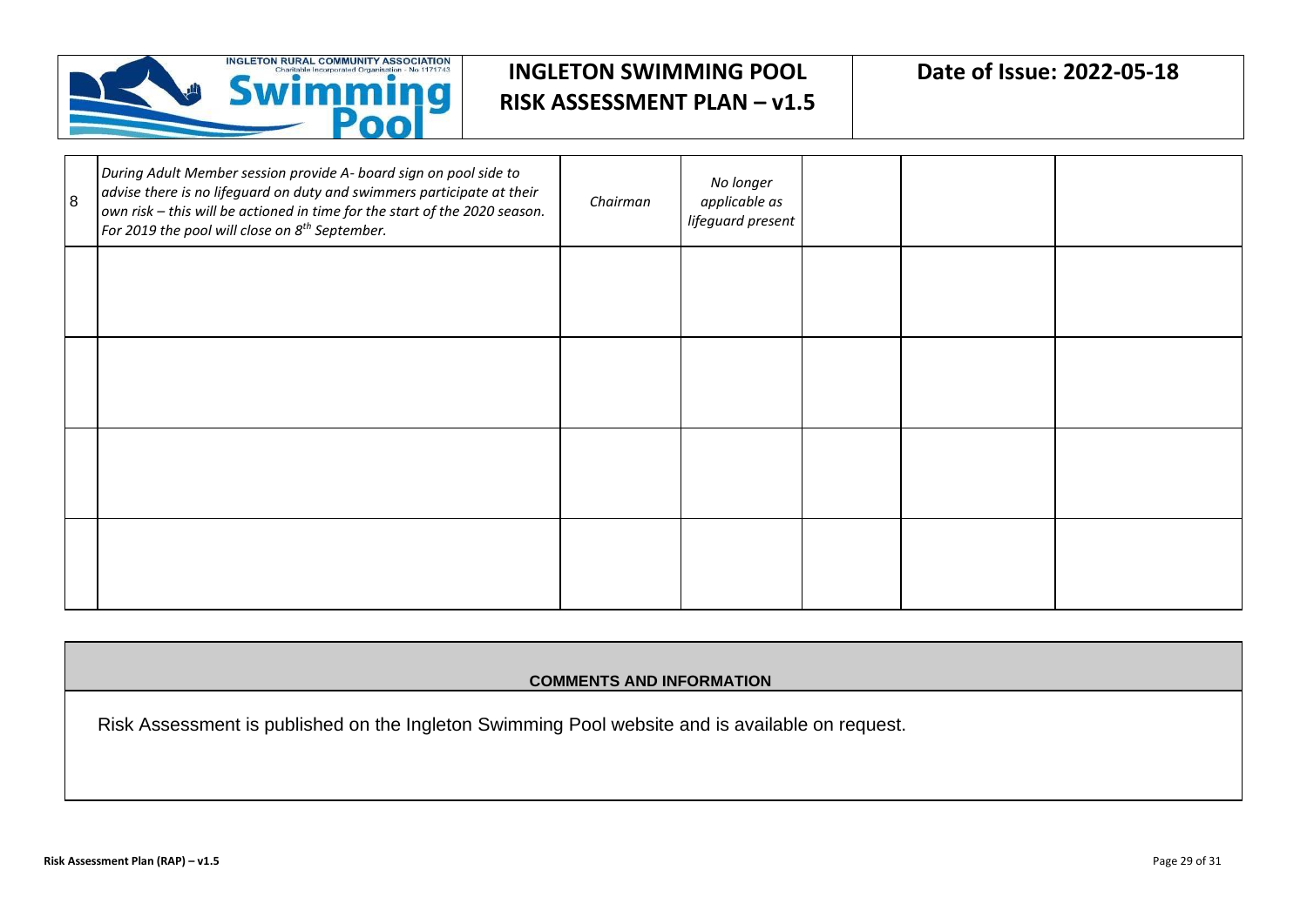

| <b>SCHEDULED DATE</b><br>OF NEXT REVIEW<br>(MINIMUM<br><b>ANNUALLY)</b>       | ARE THERE ANY CHANGES TO THE ACTIVITY SINCE THE LAST ASSESSMENT? CLARIFY<br>THAT ALL CONTROLS ARE STILL IN PLACE & MONITORED ON A REGULAR BASIS.                                                                                                                                                                                                                                                                                                                                                                                                                                                                                                                                                            | <b>SIGNATURE OF</b><br><b>MANAGER</b>                                                           | <b>DATE OF</b><br><b>REVIEW</b> |
|-------------------------------------------------------------------------------|-------------------------------------------------------------------------------------------------------------------------------------------------------------------------------------------------------------------------------------------------------------------------------------------------------------------------------------------------------------------------------------------------------------------------------------------------------------------------------------------------------------------------------------------------------------------------------------------------------------------------------------------------------------------------------------------------------------|-------------------------------------------------------------------------------------------------|---------------------------------|
| April 2020 - by<br>Management<br>Committee before start<br>of the next season | Due to the Coronavirus pandemic in 2020 the pool did not open for the 2020 season                                                                                                                                                                                                                                                                                                                                                                                                                                                                                                                                                                                                                           |                                                                                                 |                                 |
| May 2021 - by<br>Management<br>Committee before start<br>of 2021 season       | Review of the Accident Book for the last operating season (2019) does not indicate any additional risks that<br>need to be included within this Risk Assessment.<br>The Risk Assessment set out above still applies for the 2021 season however a separate Covid-19 Risk<br>Assessment has been prepared for the start of the 2021 season due to Coronavirus restrictions still being in<br>place. Also new for the 2021 season is the introduction of 2 new water features on the premises-consideration<br>of the impact of these is included in the revised Risk Assessment for 2021. It has also been decided wherever<br>possible for the 2021 season to run Member sessions with a lifeguard present. | <b>ENDORSED BY INGLETON</b><br><b>POOL MANAGEMENT</b><br><b>COMMITTEE</b><br>$12^{TH}$ MAY 2021 |                                 |
| May 2022 - by<br>Management<br>Committee before start<br>of next season       | Review of the Accident Book for the last operating season (2021) does not indicate any additional risks that<br>need to be included within this Risk Assessment.<br>The Risk Assessment set out above still applies for the 2022 season. Reference to Covid-19 has been retained<br>as coronavirus is still prevalent in the country, however, all legal responsibilities have been disbanded. It has<br>been agreed that for the 2022 season, only the waterfall feature will be operational.                                                                                                                                                                                                              | <b>ENDORSED BY INGLETON</b><br><b>POOL MANAGEMENT</b><br><b>COMMITTEE</b><br>$18^{TH}$ MAY 2022 |                                 |
| May 2023 - by<br>Management<br>Committee before start<br>of next season       |                                                                                                                                                                                                                                                                                                                                                                                                                                                                                                                                                                                                                                                                                                             |                                                                                                 |                                 |
|                                                                               |                                                                                                                                                                                                                                                                                                                                                                                                                                                                                                                                                                                                                                                                                                             |                                                                                                 |                                 |